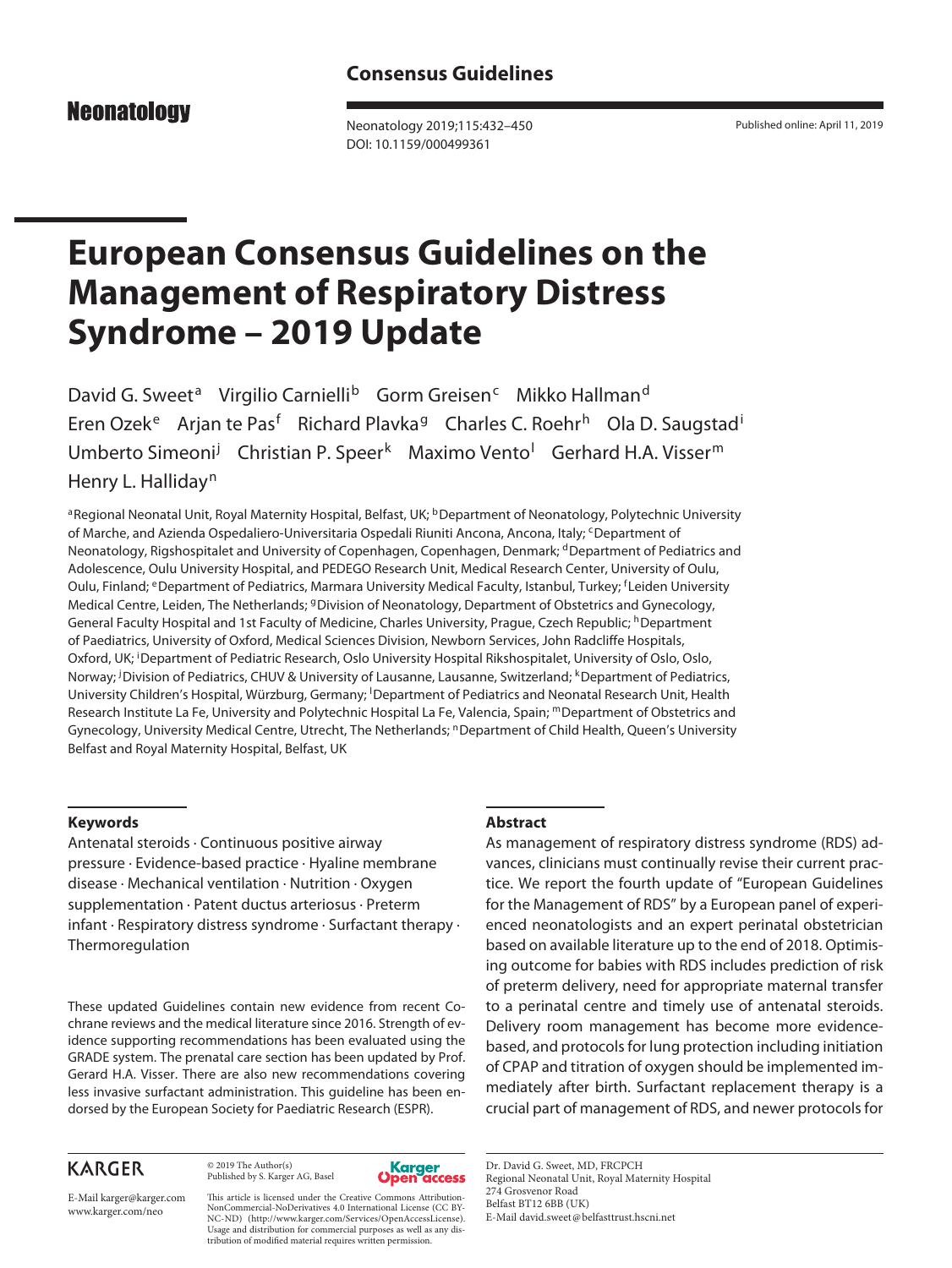its use recommend early administration and avoidance of mechanical ventilation. Methods of maintaining babies on non-invasive respiratory support have been further developed and may cause less distress and reduce chronic lung disease. As technology for delivering mechanical ventilation improves, the risk of causing lung injury should decrease, although minimising time spent on mechanical ventilation using caffeine and, if necessary, postnatal steroids are also important considerations. Protocols for optimising general care of infants with RDS are also essential with good temperature control, careful fluid and nutritional management, maintenance of perfusion and judicious use of antibiotics all being important determinants of best outcome.

> © 2019 The Author(s) Published by S. Karger AG, Basel

### **Introduction**

Respiratory distress syndrome (RDS) remains a significant problem for preterm babies, although management has evolved gradually over the years resulting in improved survival for the smallest infants but with unacceptable rates of bronchopulmonary dysplasia (BPD) at least in part due to reduced use of postnatal steroids [1]. Since 2006, a panel of neonatologists from many European countries have met 3-yearly to review the most recent literature and develop consensus recommendations for optimal management of preterm babies with or at risk of RDS in order to achieve the best outcomes for neonates in Europe. The "European Consensus Guidelines for the Management of RDS" were first published in 2007 and have been updated in 2010, 2013 and 2016 and are endorsed by the European Society for Paediatric Research [2–5]. The Guidelines have been translated into several languages including Chinese [6], and although primarily intended for use in Europe, they contain recommendations that potentially could be used anywhere provided clinicians have access to all the resources and experience needed to provide modern neonatal intensive care.

Although primarily a disorder of surfactant deficiency resulting in pulmonary insufficiency from soon after birth, the classical clinical description of RDS has changed as treatments have evolved over the years. Radiographic appearances of "ground glass with air bronchograms" are rarely seen today due to early surfactant therapy and early continuous positive airway pressure (CPAP). Definitions based on blood gas analyses are also increasingly redundant as clinicians have moved towards a more pragmatic approach of giving surfactant therapy based on clinical assessment of work of breathing and inspired oxygen requirement very early in the clinical course. Knowing how many babies have genuine RDS is therefore difficult. Of the 8,156 babies from Europe for whom data were submitted to the Vermont Oxford Network during 2017, RDS was coded for about 80% of babies born at 28 weeks' gestation increasing to 90% at 24 weeks' gestation [7]. Surfactant was given to 55% of very low birth weight (VLBW) infants, 27% in the delivery room and 29% beyond 2 h of age, suggesting that prophylactic surfactant is still being used. Chronic lung disease (or BPD) was coded for 18% of VLBW infants in Europe.

The aim of management of RDS is to provide interventions to maximise survival whilst minimising potential adverse effects including BPD. Many strategies and therapies for prevention and treatment of RDS are being tested in clinical trials, and many new studies have been incorporated into updated systematic reviews. These Guidelines update the previous four guidelines after critical examination of the most recent evidence available in late 2018. We have again used a format of summarising management strategies followed by evidence-based recommendations according to the GRADE system to reflect the authors' views on the strength of evidence supporting each of the recommendations [8]. Quality of evidence and strength of recommendations are summarised in Table 1. Summary of recommendations is shown in Appendix 1.

## **Prenatal Care**

Lack of antenatal care increases risk of death or severe morbidity [9]. There are no generally effective means to prevent spontaneous or elective preterm births. However, in pregnant women at risk of spontaneous preterm birth due either to previous preterm birth or where a shortened cervix has been identified, use of progesterone is associated with reduced preterm delivery rates and reduced neonatal mortality [10, 11]. Routine cervical length measurements may be advised in populations at risk of preterm birth but not in populations with an overall low risk and/or very low incidence of short cervix [12]. Cervical cerclage may also reduce preterm birth in high-risk singleton pregnancies [13]. The present challenge is to identify high-risk pregnancies early and aim for effective prevention of preterm birth.

Interventions to improve outcome and prevent RDS begin before birth. There is often warning of impending preterm delivery, and in these cases a need to consider interventions to prolong gestation or reduce risk of an adverse outcome by "preparing" the fetus. Cervical length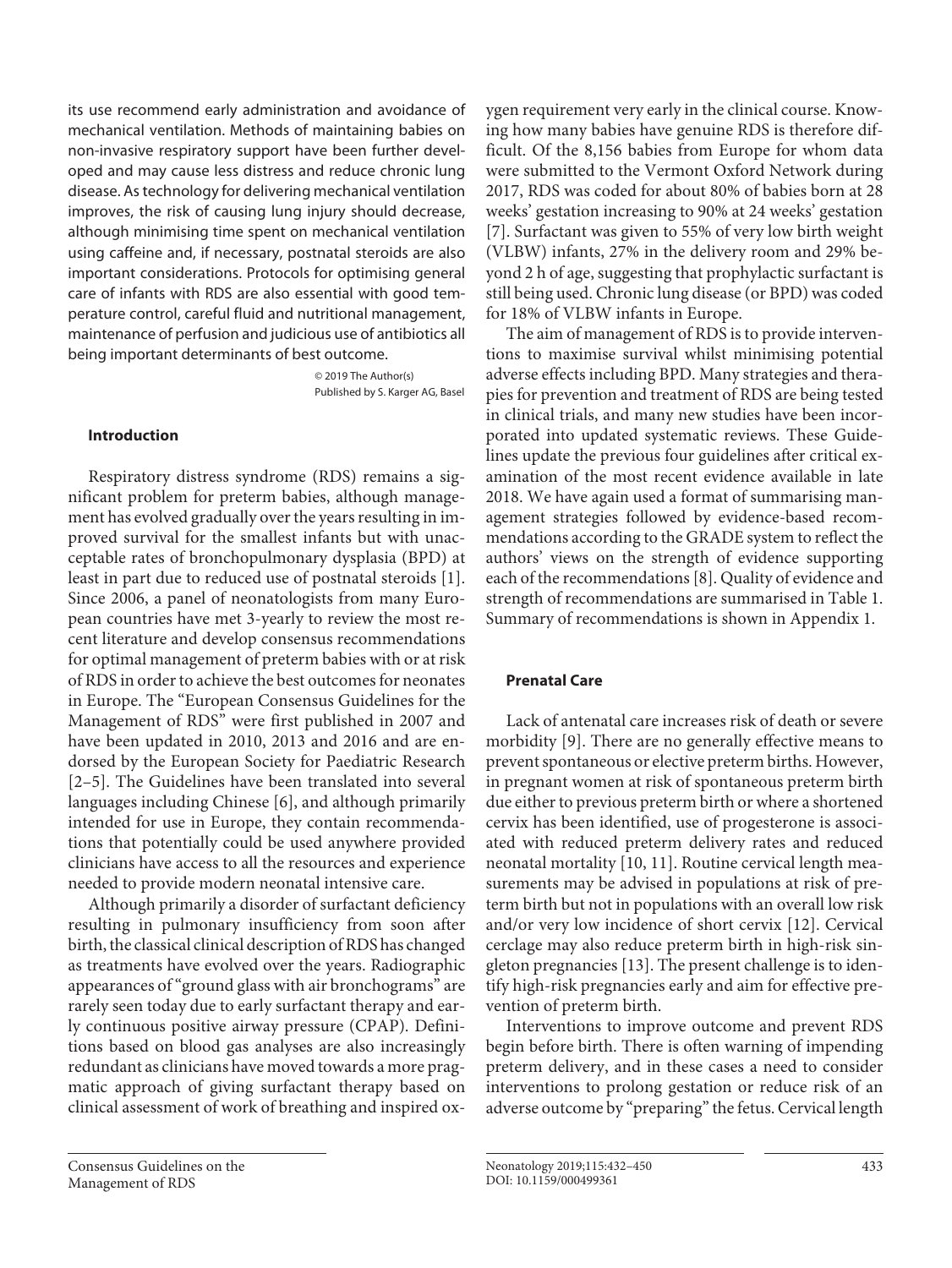**Table 1.** Representations of quality of evidence and strength of recommendations

| Quality of evidence                          |   |
|----------------------------------------------|---|
| High quality                                 | А |
| Moderate quality                             | В |
| Low quality                                  |   |
| Very low quality                             |   |
| Strength of recommendation                   |   |
| Strong recommendation for using intervention |   |
| Weak recommendation for using intervention   |   |

measurement possibly in combination with a biomarker may determine which women are actually at risk of delivery within 7 days and allow more judicious use of antenatal treatments [14]. Extremely preterm babies should, if possible, be transported in utero to tertiary centres where appropriate skills are available; best outcomes are achieved for babies born in centres with a high throughput of VLBW babies [15]. In cases of prenatal pre-labour rupture of membranes (PPROM), antibiotics can delay preterm delivery and reduce neonatal morbidity, although co-amoxiclav should be avoided because of its association with increased risk of necrotising enterocolitis (NEC) [16]. Magnesium sulphate (MgSO<sub>4</sub>) given to women with imminent preterm delivery reduces cerebral palsy at 2 years of age by about 30% [17], although longer-term benefits are less clear [18]. Tocolytic drugs can be used in the short-term to delay birth, permit safe transfer to a perinatal centre and allow prenatal corticosteroids time to take effect, although tocolytics have no direct beneficial effect on the fetus [19]. Given their limited value, only drugs that are safe for the mother should be considered, that is oxytocin antagonists or Ca-channel blockers [20].

A single course of prenatal corticosteroids given to mothers with anticipated preterm delivery improves survival, reduces RDS, NEC and intraventricular haemorrhage and does not appear to be associated with any significant maternal or short-term fetal adverse effects [21]. Prenatal corticosteroid therapy is recommended in all pregnancies with threatened preterm birth before 34 weeks' gestation where active care of the newborn is anticipated. Although there are limited RCT data in babies at <25 weeks' gestation, observational studies suggest that antenatal corticosteroids, together with other active management practices, reduce mortality at gestations as low as 22 weeks [22]. In pregnancies between 34 and 36 weeks' gestation, prenatal steroids also reduce risk of short-term respiratory morbidity but not mortality, and there is increased risk of neonatal hypoglycaemia [23]. Long-term

follow-up data are broadly reassuring, albeit sketchy [24], and given the potential for long-term side-effects, steroids are not currently recommended for women in spontaneous preterm labour after 34 weeks [25]. When given before elective Caesarean section (CS) up to 39 weeks, they reduce risk of admission to NICU, although the number needed to treat is >20 and follow-up data on term babies exposed to antenatal steroids are lacking [26]. The optimal treatment to delivery interval is more than 24 h and less than 7 days after the start of steroid treatment; beyond 14 days, benefits are diminished. Beneficial effects of the first dose of antenatal steroid start within a few hours, so advanced dilatation should not be a reason to refrain from therapy and the same may hold for  $MgSO<sub>4</sub>$  [27]. There is still debate as to whether steroids should be repeated 1 or 2 weeks after the first course for women with threatened preterm labour. A repeat course reduces the risk of respiratory support. However, it decreases fetal growth, and repeat doses do not reduce mortality or other serious health outcomes. No effect on neurosensory disability in follow-up has been observed, but data on potential longerterm adverse effects are lacking [28, 29]. WHO recommends that a single repeat course of steroids may be considered if preterm birth does not occur within 7 days after the initial course and there is a high risk of preterm birth in the next 7 days [30]. It is unlikely that repeat courses given after 32 weeks' gestation improve outcome [31].

Steroids are potent drugs with many side effects, but when given appropriately they improve outcome. If not, then side effects, such as impaired fetal and placental growth, apoptosis in the brain and increased infection, may prevail. Use of steroids should be reduced by adequate preterm birth risk assessment and avoidance of unnecessary early elective CS. In some cases when an early CS is needed, establishment of fetal lung maturity may be better than giving steroids to all women [32]. There is little evidence that delivering preterm infants by CS rather than allowing vaginal delivery improves outcome.

### *Recommendations*

- 1 Mothers at high risk of preterm birth <28–30 weeks' gestation should be transferred to perinatal centres with experience in management of RDS (**C1**).
- 2 Clinicians should offer a single course of prenatal corticosteroids to all women at risk of preterm delivery from when pregnancy is considered potentially viable until 34 weeks' gestation ideally at least 24 h before birth (**A1**).
- 3 A single repeat course of steroids may be given in threatened preterm birth before 32 weeks' gestation if the first course was administered at least 1–2 weeks earlier (**A2**).
- 4 MgSO4 should be administered to women in imminent labour before 32 weeks' gestation (**A2**).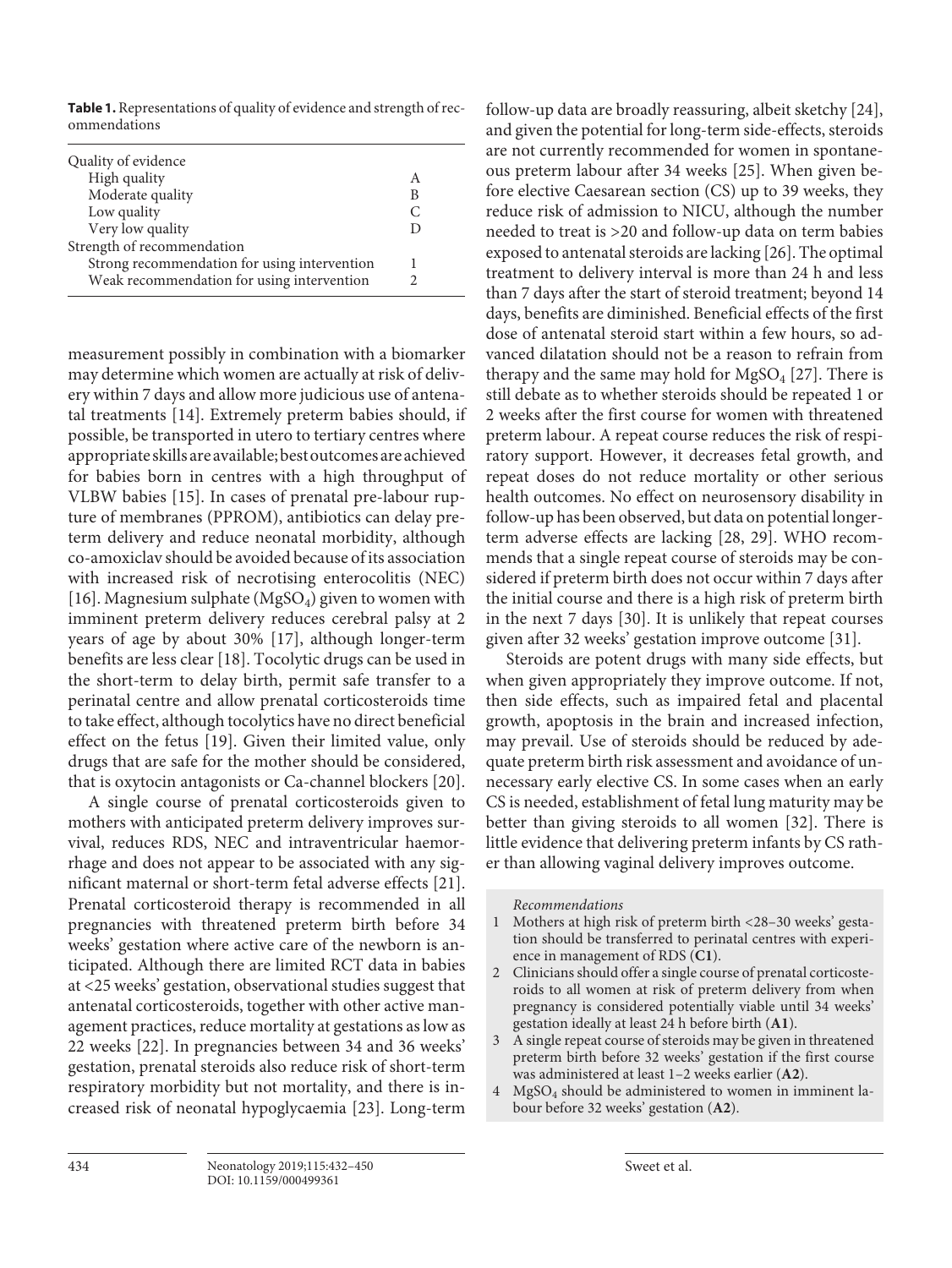- 5 In women with symptoms of preterm labour, cervical length and fibronectin measurements should be considered to prevent unnecessary use of tocolytic drugs and/or antenatal steroids (**B2**).
- 6 Clinicians should consider short-term use of tocolytic drugs in very preterm pregnancies to allow completion of a course of corticosteroids and/or in utero transfer to a perinatal centre (**B1**).

## **Delivery Room Stabilisation**

European Resuscitation Guidelines should be used to deal with asphyxiated babies with hypoxia who need urgent airway opening manoeuvres and lung inflation to restore cardiac output [33]. Preterm babies with RDS will usually try to breathe during transition at birth [34] although they may subsequently struggle to maintain adequate alveolar aeration. "Supporting transition" rather than "resuscitation" is therefore in most cases the preferred term in RDS management, and infants should be allowed to gently transition whilst being exposed to a minimum number of interventions that may cause harm [35]. Birth is defined when the fetus is completely expelled from the uterus, and this is when all timing should start.

Timing of umbilical cord clamping is an important first step. Clamping the cord before initiation of respiration results in an acute transient reduction in left atrial filling leading to an abrupt drop in left ventricular output. Delayed "physiological" clamping after lung aeration results in much smoother transition and less bradycardia in animal models [36]. The Australian Placental Transfusion Study randomised 1,600 babies less than 30 weeks' gestation to immediate (within 10 s) or delayed clamping (after 60 s or more) [37]. However, even such a large study was insufficiently powered to determine a difference in the primary outcome of death or major morbidity. Combining these data in a meta-analysis with other trials shows a significant reduction in in-hospital mortality for preterm infants in whom cord clamping was delayed [38]. Specialist resuscitation equipment designed to maintain body temperature makes it feasible to provide advanced resuscitation with the umbilical cord intact [39]. Umbilical cord milking may be an alternative to delayed cord clamping in emergency situations [40]. Two randomised trials including 255 babies <33 weeks' gestation offered broad reassurance that short-term outcomes are broadly equivalent [41], and one follow-up study suggested better cognitive and language scores in those randomised to cord milking [42]. However, animal studies show that cord milking causes considerable haemodynamic disturbance, and a recent clinical trial has shown quadrupling of the incidence of severe intraventricular haemorrhage with cord milking compared to delayed cord clamping in preterm infants calling into question the safety of this procedure [43]. After birth, the baby should be placed in a clear polythene bag and under a radiant warmer to maintain body temperature (see below).

Stimulation of the infant during stabilisation helps with establishing regular respirations [44]. Spontaneously breathing babies should be started on CPAP rather than intubated in the delivery room to reduce risk of BPD [45]. Routine suctioning of the airway before starting CPAP is not beneficial [46]. The ideal level of CPAP is unknown, but most studies have used levels of at least 6 cm H<sub>2</sub>O with some as high as 9 cm  $H_2O$ . Using higher pressures up to 20–25 cm  $H<sub>2</sub>O$  for a period of around 10–15 s at initiation of respiration (sustained inflation or SI) has been studied as a way of avoiding intubation; however, clinical trials have been disappointing, with no apparent value of SI [47]. The Sustained Inflation of Infants Lung (SAIL) trial was suspended early because of an excess of early deaths in infants receiving the intervention [48], and until further analysis of available data, SI should only be used in clinical trials. To provide measurable CPAP from birth, the Tpiece device is a better choice than a self-inflating anaesthetic bag [49], and the initial interface can either be a face mask or a short nasal prong [50]. Provision of CPAP alone is ideal, and routine use of positive pressure breaths should be discouraged [51], although gentle positive pressure ventilation may be required for babies who remain apnoeic or bradycardic. Heating and humidification of gases used for stabilisation is ideal in terms of preventing heat loss [52]. Immediate wrapping in a polythene bag under a radiant warmer also reduces heat loss [53], and increasing the environmental temperature in the delivery room to around 26 °C is also recommended for babies less than 28 weeks [33]. Heated, humidified oxygen delivered by high-flow nasal cannula (HFNC) has also been studied as a primary mode of respiratory support but was inferior to CPAP in terms of failure, with babies randomised to HFNC often needing rescue with CPAP to prevent intubation [54].

Heart rate assessment is important in determining infant well-being during transition. Heart rate <100/min for >2 min in the first 5 min after birth is associated with 4.5 fold increase in mortality [55]. Monitoring heart rate can be done by stethoscope, electrocardiography, pulse oximetry or photoplethysmography. Pulse oximetry signals are often delayed for up to a minute. Auscultation with a stethoscope may not be as accurate as ECG in determining heart rate during transition; however, for most units at present ECG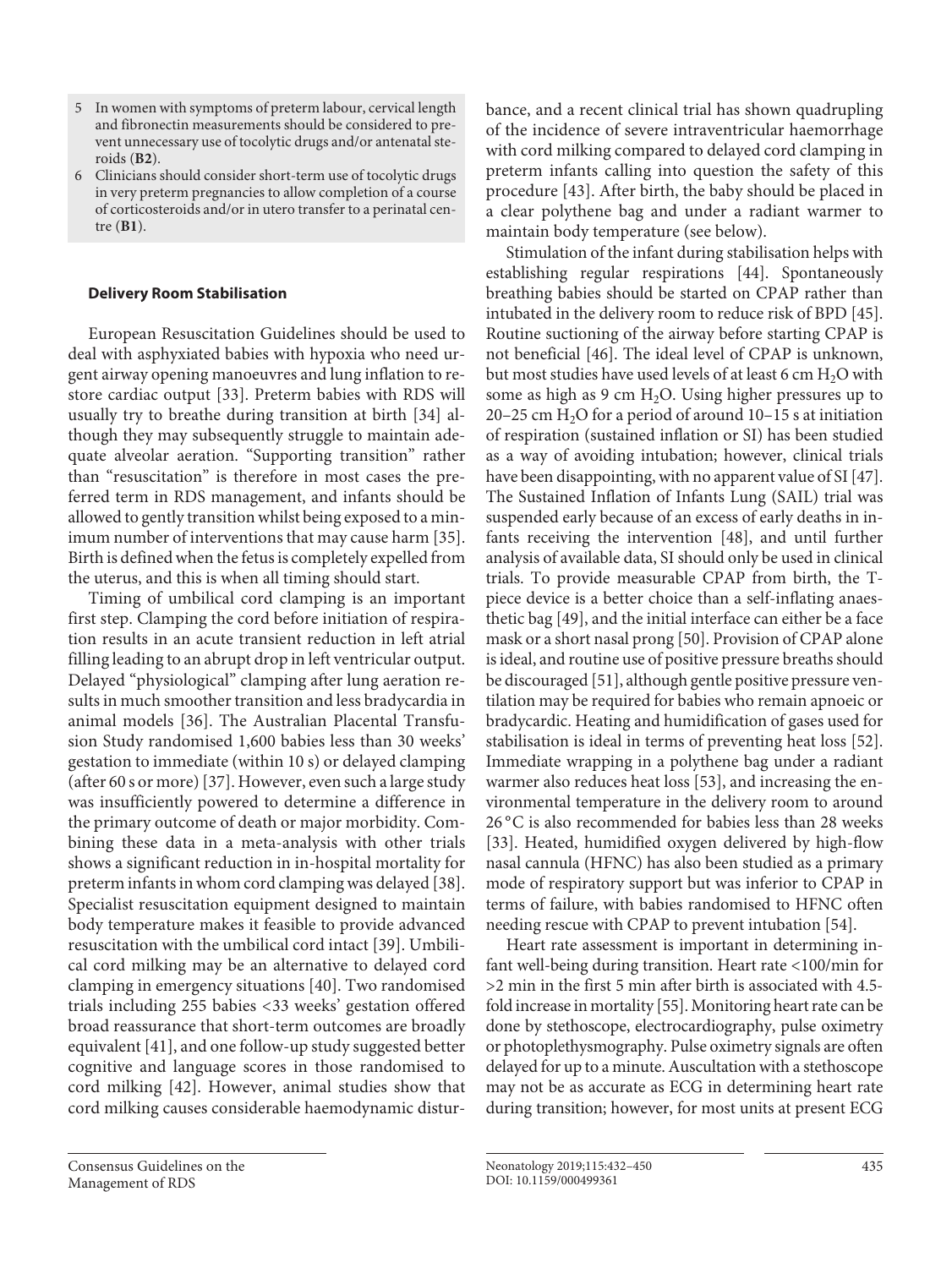is not universally available [56]. Provided heart rate is satisfactory, the aim is, where possible, to mimic normal transitional saturations measured at the right wrist by pulse oximetry with saturations gradually rising from about 60– 90% over the first 10 min after birth. Blended air/oxygen should therefore be available. For term babies requiring resuscitation, there is reduced mortality when using fraction of inspired oxygen (FiO<sub>2</sub>) 0.21 rather than 1.0 [57]. There is evidence of increased oxidative stress when starting preterm infants in 100% oxygen; however, there is still uncertainty about the longer-term effects of high or low oxygen exposure at birth in preterm infants [58]. Observational studies have raised concerns about starting extremely preterm infants in air because of poorer recovery from bradycardia and increased mortality in the smallest babies [59]. Moreover, the combination of bradycardia (<100/min) and lower  $SpO<sub>2</sub>$  (<80%) in the first 5 min is associated with death or intracranial haemorrhage [60]. Further trials are underway to resolve this issue. Presently, it is known that when titrating oxygen, most infants end up in about 30– 40% oxygen by 10 min, so we believe it is reasonable to start preterm infants <28 weeks in about 30% oxygen until more evidence is available [61]. For those between 28 and 31 weeks' gestation, 21–30% oxygen is recommended [62].

Only a minority of babies should require intubation for stabilisation. If intubation is required, the correct placement of the endotracheal tube can be quickly verified clinically by auscultation and using a colorimetric  $CO<sub>2</sub>$  detection device before administering surfactant which in most circumstances can be done prior to radiographic confirmation of RDS.

- 2 In spontaneously breathing babies, stabilise with CPAP of at least 6 cm H2O via mask or nasal prongs (**B1**). Do not use SI as there is no long-term benefit (**B1**). Gentle positive pressure lung inflations with  $20-25$  cm  $H<sub>2</sub>O$  peak inspiratory pressure (PIP) should be used for persistently apnoeic or bradycardic infants.
- 3 Oxygen for resuscitation should be controlled using a blender. Use an initial  $FiO<sub>2</sub>$  of 0.30 for babies <28 weeks' gestation and 0.21–0.30 for those 28–31 weeks, 0.21 for 32 weeks' gestation and above. FiO<sub>2</sub> adjustments up or down should be guided by pulse oximetry (**B2**).
- 4 For infants <32 weeks' gestation,  $SpO<sub>2</sub>$  of 80% or more (and heart rate >100/min) should be achieved within 5 min (**C2**).
- 5 Intubation should be reserved for babies not responding to positive pressure ventilation via face mask or nasal prongs (**A1**). Babies who require intubation for stabilisation should be given surfactant (**B1**).

6 Plastic bags or occlusive wrapping under radiant warmers should be used during stabilisation in the delivery suite for babies <28 weeks' gestation to reduce the risk of hypothermia (**A1**).

## **Surfactant Therapy**

Surfactant therapy plays an essential role in management of RDS as it reduces pneumothorax and improves survival. However, intratracheal administration requires skill and may cause harm, particularly if uncontrolled positive pressure is applied to the newborn lung. Prior to 2013, prophylactic surfactant was recommended for the smallest babies as it improved survival in clinical trials from the pre-CPAP era [63]. After 2013, with increased use of antenatal steroids and early initiation of CPAP, outcomes are best if surfactant is reserved for infants showing clinical signs of RDS, and for the smallest infants early initiation of CPAP may avoid the harmful effects of intubation and mechanical ventilation (MV) during the transitional phase. The overall aim is to avoid invasive MV if possible whilst endeavouring to give surfactant as early as possible in the course of RDS once it is deemed necessary.

## *Surfactant Administration Methods*

Surfactant administration requires an experienced practitioner with intubation skills and ability to provide MV if required. Most surfactant clinical trials to date have used tracheal intubation, bolus administration with distribution of surfactant using intermittent positive pressure ventilation, either manually or with a ventilator, followed by a period of weaning from MV as lung compliance improves. The IN-SUR-E technique allows surfactant to be given without ongoing MV and was endorsed previously as it may reduce BPD [64]. In the last decade, new methods for administering surfactant using a fine catheter placed in the trachea under direct or video-laryngoscopy, with the infant spontaneously breathing on CPAP, have been described, thereby avoiding exposure to positive pressure ventilation. Specialised catheters designed for this method, known as less invasive surfactant administration (LISA), are commercially available. Since the 2016 Guideline, there have been further randomised trials and meta-analyses comparing these methods. These suggest that LISA is superior in terms of reducing need for MV and the combined outcome of death or BPD [65]. However, these meta-analyses include some studies that are open to bias and might not be suitable for inclusion in a more rigorous systematic review. Nevertheless, studies of higher quality, such as those from

*Recommendations*

<sup>1</sup> Delay clamping the umbilical cord for at least 60 s to promote placento-fetal transfusion (**A1**).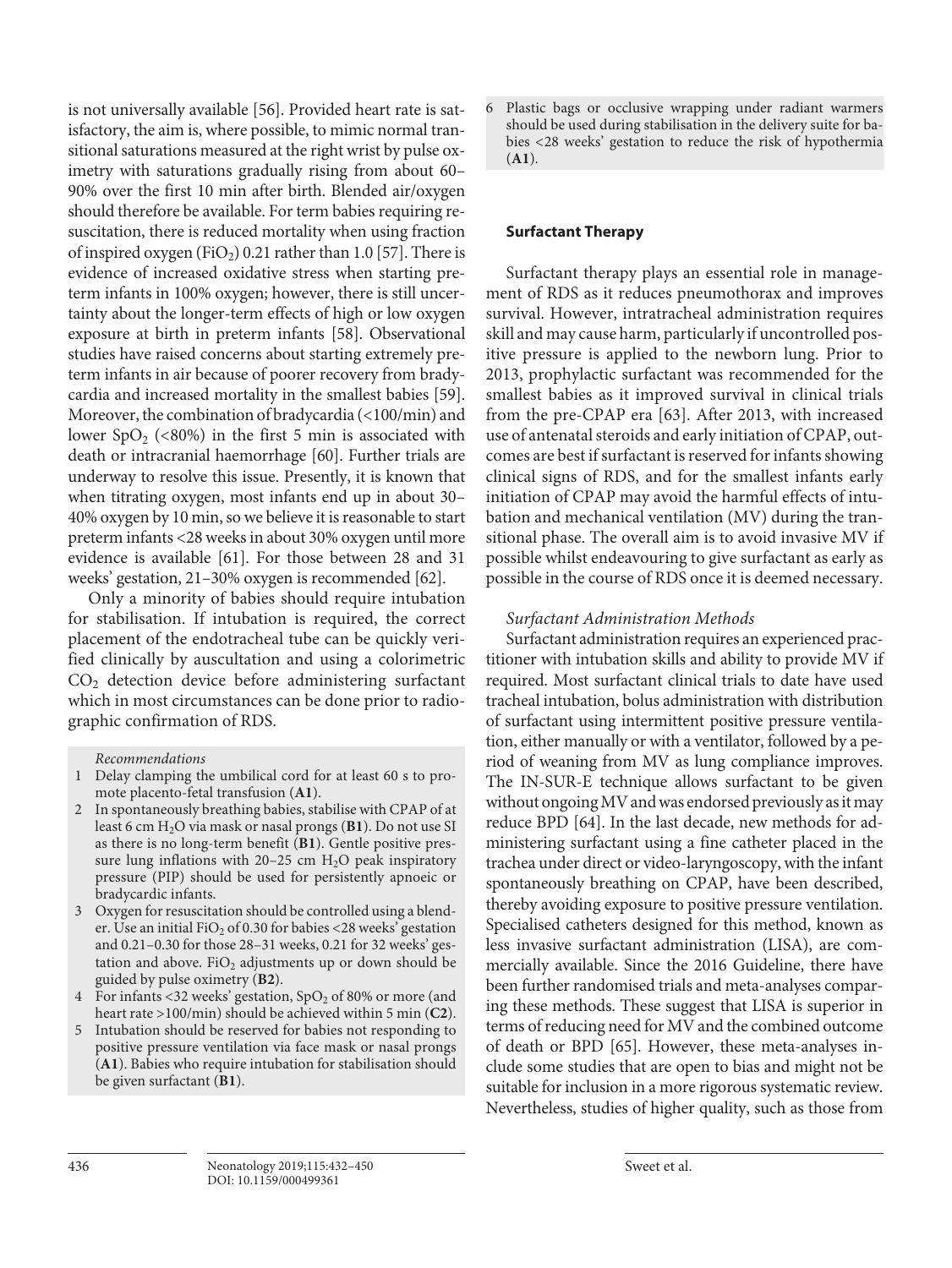the German Neonatal Network, all show trends for improvement favouring LISA, and it is reasonable to recommend it as the optimal method of surfactant administration for spontaneously breathing babies who are stable on CPAP. Some units also employ strategies of prophylactic LISA for the smallest babies, although this has not yet been tested in randomised controlled trials [66]. One of the advantages of LISA is that the temptation to continue MV following surfactant is removed. This makes the issue of sedation for the procedure more complex. It is considered good practice to avoid discomfort during elective intubation by using a sedative or analgesic such as fentanyl, propofol or midazolam (see later). Using low-dose sedation prior to laryngoscopy for the LISA procedure is technically feasible, will make the baby less uncomfortable but will increase the risk of CPAP failure [67]. At present, there is no clear answer about whether to sedate routinely for LISA, and individual neonatologists must decide for themselves.

Surfactant delivered by nebulisation would be truly non-invasive. With development of vibrating membrane nebulisers, it is possible to atomise surfactant, although only one clinical trial has shown that nebulising surfactant when on CPAP reduces need for MV compared to CPAP alone, and this finding was limited to a subgroup of more mature infants of 32–33 weeks [68]. Further trials of nebulisation are ongoing. Surfactant has also been administered by laryngeal mask airway, and one clinical trial shows that this reduces need for intubation and MV [69]. However, the size of currently available laryngeal masks limits use of the method to relatively mature preterm infants, and routine use for smaller infants at greatest risk of BPD is not recommended [70]. Pharyngeal deposition of surfactant at birth is also currently being tested in clinical trials.

## *When to Treat with Surfactant?*

If intubation is required as part of stabilisation, then surfactant should be given immediately, as the main purpose of avoiding surfactant prophylaxis is to avoid intubation. Many preterm infants will transition successfully on CPAP. Those with RDS will develop progressively worsening lung disease, clinically presenting as increased work of breathing, sternal recession and increasing oxygen requirements to maintain normal saturations. Spontaneous recovery usually begins after 48–72 h, and some infants with milder disease may manage without surfactant, thereby avoiding the discomfort of laryngoscopy and potential deleterious effects of intubation. Early trials showed that surfactant given earlier in the course of disease works better than later in terms of reducing air leaks [71] and avoiding MV if the IN-SUR-E technique is used

[72]. This creates a dilemma for neonatologists. At present, severity of RDS can only be determined clinically using a combination of  $FiO<sub>2</sub>$  to maintain normal saturations, coupled with judgement of work of breathing and degree of aeration of the lungs on chest X-ray, all of which can be influenced by CPAP. Lung ultrasound may be a useful adjunct to clinical decision making in experienced hands, with RDS lungs having a specific appearance that can be differentiated from other common neonatal respiratory disorders [73] and it has potential to reduce X-ray exposure [74]. Rapid bedside tests to accurately determine presence or absence of surfactant in gastric aspirate are currently being tested in clinical trials [75]. The 2013 Guideline suggested that surfactant should be administered when  $FiO_2 > 0.30$  for very immature babies and >0.40 for more mature infants based on thresholds used in the early clinical trials. Observational studies have confirmed that  $FiO<sub>2</sub>$  exceeding 0.30 in the first hours after birth in babies on CPAP is a reasonably good test for predicting subsequent CPAP failure [76]. Therefore it is recommended that the threshold of  $FiO_2 > 0.30$  is used for all babies with a clinical diagnosis of RDS, especially in the early phase of worsening disease.

More than one dose of surfactant may be needed. Clinical trials comparing multiple doses to a single dose showed fewer air leaks, although these were conducted in an era when babies were maintained on MV. Today many infants are maintained on non-invasive ventilation even when surfactant is required. Need for re-dosing can be minimised by using the larger dose of 200 mg/kg of poractant alfa [77]. Prediction of IN-SUR-E failure using clinical criteria and blood gases could define a population that would be reasonable to maintain on MV for a while after surfactant has been given [78, 79].

## *Surfactant Preparations*

Surfactants currently available in Europe are shown in Table 2. Synthetic surfactants containing both SP-B and SP-C analogues are also currently under evaluation in clinical trials [80]. Animal-derived surfactants have been compared in systematic reviews [77]. Most of the head-to-head trials show that surfactants have similar efficacy when used in similar doses; however, there is a survival advantage when 200 mg/kg of poractant alfa is compared with 100 mg/kg of beractant or 100 mg/kg poractant alfa to treat RDS [77]. Surfactant combined with budesonide significantly reduces BPD [81], although further larger studies with long-term follow-up will be needed before this can be recommended [82].

Consensus Guidelines on the Management of RDS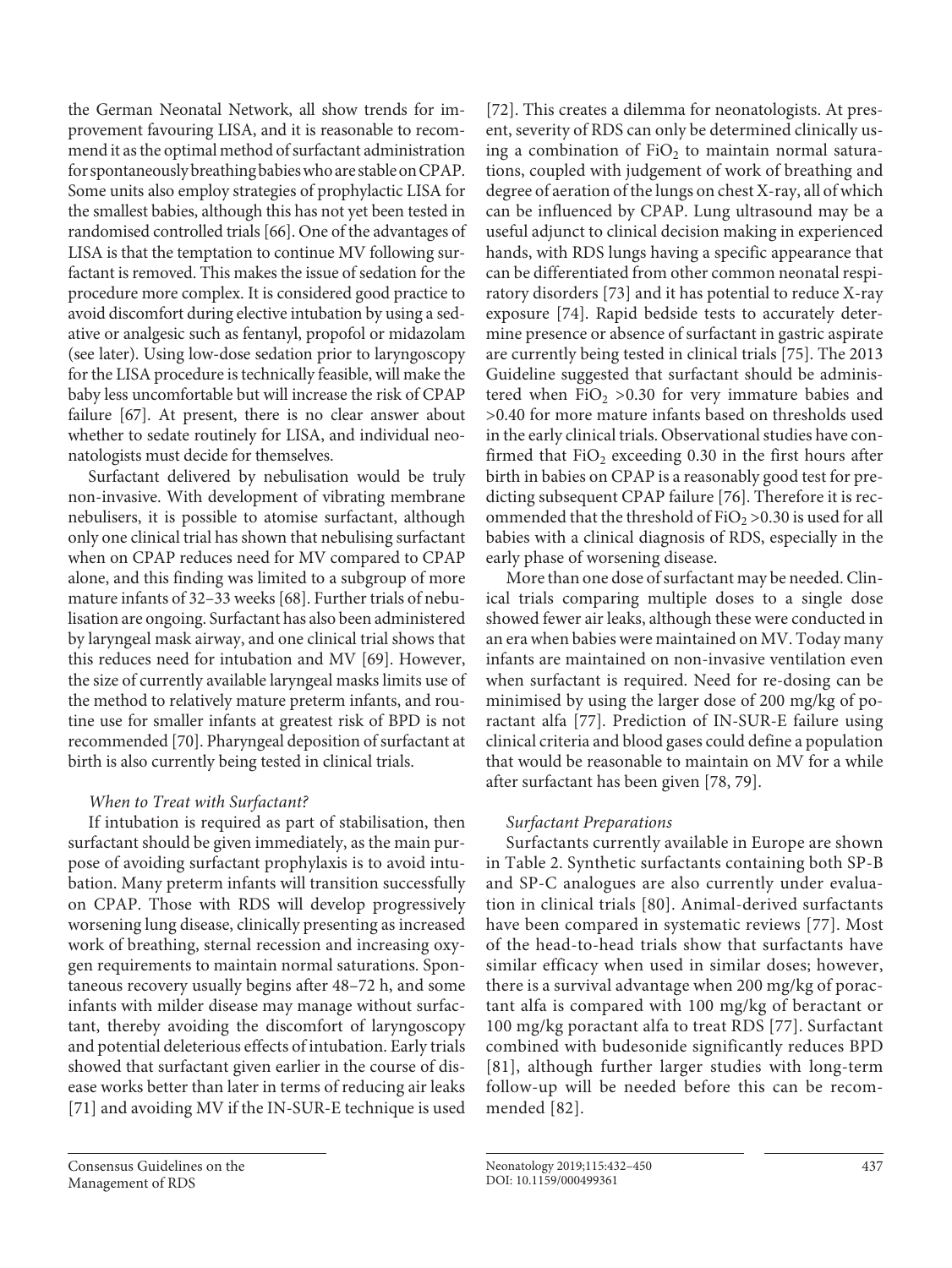| Generic name   | Trade name | Source  | Manufacturer                | Dose (volume)                       |
|----------------|------------|---------|-----------------------------|-------------------------------------|
| Beractant      | Survant    | Bovine  | Ross Laboratories (USA)     | $100 \text{ mg/kg/dose}$ (4 mL/kg)  |
| Bovactant      | Alveofact  | Bovine  | Lyomark (Germany)           | 50 mg/kg/dose $(1.2 \text{ mL/kg})$ |
| Poractant alfa | Curosurf   | Porcine | Chiesi Farmaceutici (Italy) | 100-200 mg/kg/dose (1.25-2.5 mL/kg) |

**Table 2.** Surfactant preparations (animal-derived) licensed in Europe in 2018

*Recommendations*

- 1 Babies with RDS should be given an animal-derived surfactant preparation (**A1**).
- 2 A policy of early rescue surfactant should be standard (**A1**), but there are occasions when surfactant should be given in the delivery suite, such as when intubation is needed for stabilisation (**A1**).
- 3 Babies with RDS should be given rescue surfactant early in the course of the disease. A suggested protocol would be to treat babies who are worsening when  $FiO<sub>2</sub> > 0.30$  on CPAP pressure of at least 6 cm H2O (**B2**).
- 4 Poractant alfa at an initial dose of 200 mg/kg is better than 100 mg/kg of poractant alfa or 100 mg/kg of beractant for rescue therapy (**A1**).
- 5 LISA is the preferred mode of surfactant administration for spontaneously breathing babies on CPAP, provided that clinicians are experienced with this technique (**B2**).
- 6 A second and occasionally a third dose of surfactant should be given if there is ongoing evidence of RDS such as persistent high oxygen requirement and other problems have been excluded (**A1**).

## **Oxygen Supplementation beyond Stabilisation**

In the last 3 years, little has changed in terms of refining previous recommendations for oxygen saturation targeting based on data from the NeOProm collaboration [83]. Targeting lower saturations (85–89 vs. 91–95%) reduces risk of severe retinopathy of prematurity (ROP) but at expense of increasing mortality (relative risk [RR] 1.17; 95% confidence interval [CI] 1.04–1.31) and NEC. Recommendations have therefore remained the same, targeting saturations between 90 and 94% by setting alarm limits between 89 and 95% although it is acknowledged that ideal oxygen saturation targets are still unknown [84]. Episodes of intermittent hypoxaemia and bradycardia are associated with increased risk of late death or disability at 18 months, and these should be avoided if possible [85]. Recent targeting of higher saturations is associated with an increase in need for treatment for ROP [86], and in Sweden the effect of increased risk of ROP has negated the sensitivity of poor postnatal growth for prediction of ROP [87]. Servo-controlled oxygen algorithms are now sufficiently developed

to maintain saturations within targeted range more of the time both with ventilated infants and those receiving noninvasive respiratory support, although no studies have been sufficiently powered to determine if there are any beneficial effects on outcome [88, 89].

*Recommendations*

- 1 In preterm babies receiving oxygen, the saturation target should be between 90 and 94% (**B2**).
- 2 Alarm limits should be set to 89 and 95% (**D2**).

## **Non-Invasive Respiratory Support**

Recently, it has been emphasised that preterm infants should be managed without MV where possible and if ventilation is needed to minimise the time an endotracheal tube is used. Use of non-invasive respiratory support has increased with an expansion of methods to achieve it, but there is often a paucity of evidence to determine which method is most effective. CPAP has been used for over 40 years with early trials showing that it improves oxygenation, regulates breathing and is effective at reducing reintubation following extubation [90]. CPAP is now recommended as the optimal first mode of respiratory support although other modes of non-invasive support from birth are being tested in clinical trials [91].

CPAP involves delivering gas, ideally heated and humidified, with a measurable and controllable pressure. This pressure is transmitted using an interface such as short soft nasal prongs or mask connected tightly to the baby's face creating a seal. Pressures conveyed to the nasopharynx are typically kept between 5 and 9 cm  $H_2O$ providing several theoretical benefits including splinting the upper airway, maintaining lung expansion and preventing end-expiratory alveolar collapse [92]. Higher pressures improve oxygenation but potentially increase risk of air leak. Using an underwater seal to generate the pressure, or "Bubble CPAP," generates small fluctuations around the set pressure which some believe offers additional advantage [93]. Using a flow driver to generate CPAP has the theoretical advantage of offloading expira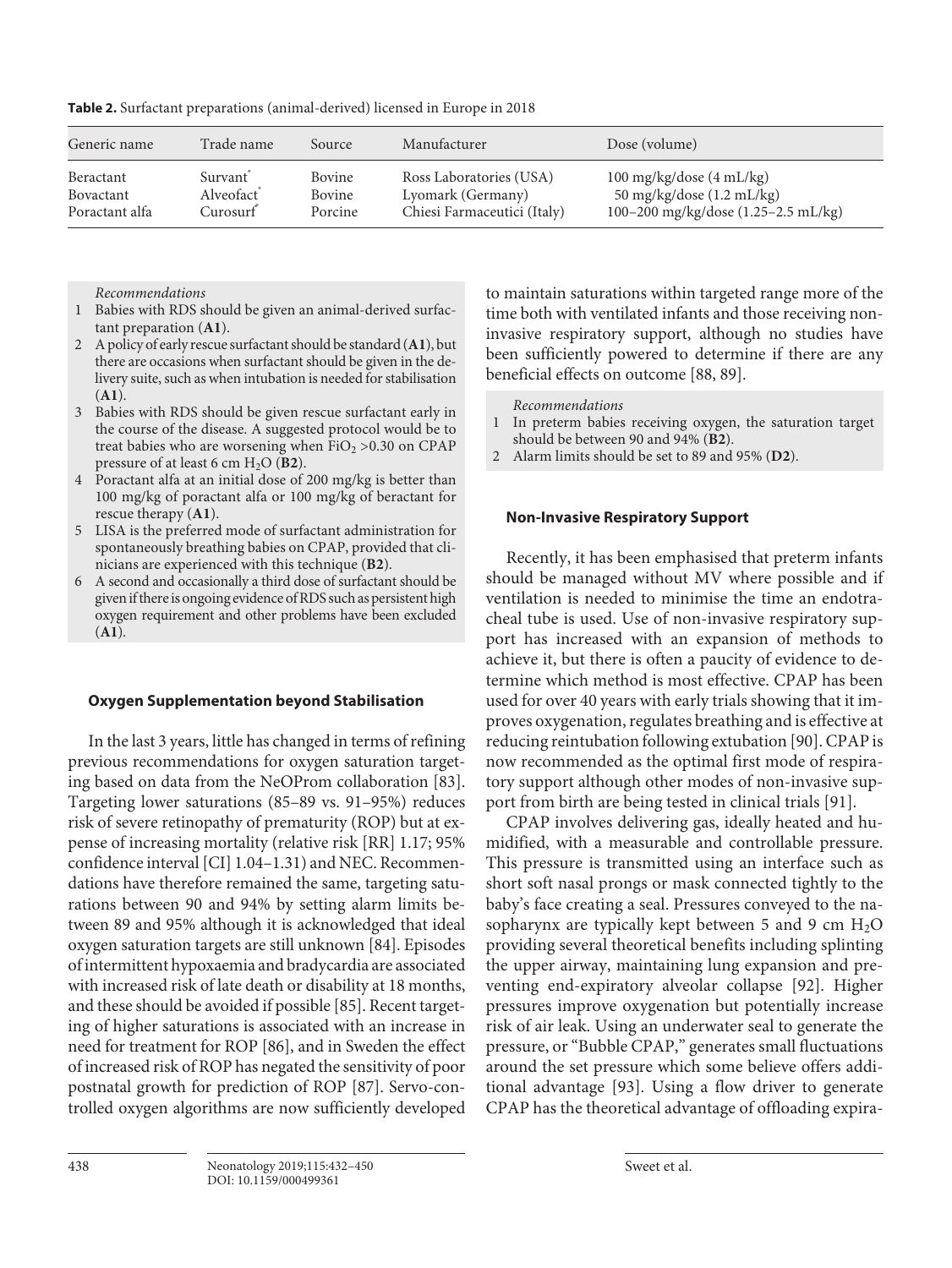tory work of breathing (the Coanda effect), although no important clinical differences have been shown among devices used to deliver CPAP, but the simplicity of bubble CPAP systems allows their use in low-income settings [94]. Trials comparing interfaces show no differences between nasal prongs and short pharyngeal tubes for initial stabilisation in the delivery room [50], but for prolonged use nasal masks may be most effective [95]. All CPAP interfaces carry a risk of facial distortion and nasal trauma. When weaning smaller babies from CPAP, gradual reduction rather than sudden cessation of pressure results in greater likelihood of weaning on the first attempt [96].

Bi-level CPAP or BIPAP is a variant of CPAP that uses small pressure differences between inspiratory and expiratory phases. These are typically delivered through CPAP flow driver devices and generate low PIP of about 9–11 cm H2O generally using fairly low rates of around 20 and long inspiratory times of about 0.8 s. Although popular, there is no evidence that BIPAP confers any advantage over CPAP, and any clinical differences may simply reflect a higher overall mean airway pressure [97]. Modern ventilators with flow and pressure sensors also provide nasal intermittent positive pressure ventilation, or NIPPV, using pressures similar to those used for invasive MV. These breaths can be synchronised with breathing efforts using either an abdominal capsule or by detection of small pressure changes in the circuit. Recent meta-analyses of studies where NIPPV has been used as an alternative to CPAP following extubation show that it reduces need for re-ventilation and air leaks but without any reduction in BPD [98]. Synchronisation of nasal ventilation may result in the best outcomes. There is insufficient evidence to recommend NIPPV as primary mode of respiratory support in the delivery room. Nasal interfaces have also been used with high frequency oscillatory ventilation (HFOV), but results have been inconclusive [99, 100].

Heated humidified HFNC are increasingly used as an alternative to CPAP. With HFNC, heated/humidified gas is delivered to the nostrils with nasal catheters that are specifically designed not to occlude the nostrils, typically at flows of between 2 and 8 L/min, with weaning of flow rate determined clinically by  $FiO<sub>2</sub>$  remaining low and judgement of work of breathing [101]. Whilst an amount of pressure is invariably generated within the nasopharynx, the primary mode of action probably relates to gas conditioning and nasopharyngeal dead space  $CO<sub>2</sub>$  washout. In clinical trials, HFNC is broadly equivalent to CPAP for babies >28 weeks coming off MV with greater ease of use and less nasal trauma, although there is less evidence for smaller babies [102]. Centres familiar with

the use of HFNC argue that with experience it can be used for initial support even in some of the smallest babies [103, 104]. In the HIPSTER trial, HFNC was compared with CPAP as a primary mode of support in the delivery room for infants >28 weeks, but the trial was stopped early because more infants started on HFNC needed rescue with CPAP [54]. At present, CPAP remains the preferred initial method of non-invasive support.

There are likely to be further refinements of non-invasive support over the next few years. Better synchronisation of ventilator support with the baby's own breathing efforts can be achieved using neurally adjusted ventilator assistance, and large clinical trials of these newer modes of support are urgently needed [105].

#### *Recommendations*

- 1 CPAP should be started from birth in all babies at risk of RDS, such as those <30 weeks' gestation who do not need intubation for stabilisation (**A1**).
- 2 The system delivering CPAP is of little importance; however, the interface should be short binasal prongs or mask with a starting pressure of about 6–8 cm H2O (**A2**). Positive end-expiratory pressure (PEEP) can then be individualised depending on clinical condition, oxygenation and perfusion (**D2**).
- 3 CPAP with early rescue surfactant is considered optimal management for babies with RDS (**A1**).
- 4 Synchronised NIPPV, if delivered through a ventilator rather than BIPAP device, can reduce extubation failure but may not confer long-term advantages such as reduction in BPD (**B2**).
- 5 During weaning, HFNC can be used as an alternative to CPAP for some babies with the advantage of less nasal trauma (**B2**).

### **MV Strategies**

Despite best intentions to maximise non-invasive support, many small infants will initially require MV, and about half of those less than 28 weeks' gestation will fail their first attempt at extubation with these having higher mortality and morbidity [106]. The aim of MV is to provide "acceptable" blood gases whilst avoiding lung injury which is typically caused by too high or too low pressure delivery. The principle of MV is to inflate atelectatic lung, optimising lung volume for even distribution of tidal volumes at pressures set to prevent atelectasis and over-distension. Over-inflation increases risk of air leaks such as pneumothorax and pulmonary interstitial emphysema. Ventilation at too low a pressure risks areas of lung becoming repeatedly atelectatic during expiration, which can generate inflammation.

Modern ventilators with flow sensors can reasonably accurately measure gas volumes entering and leaving the en-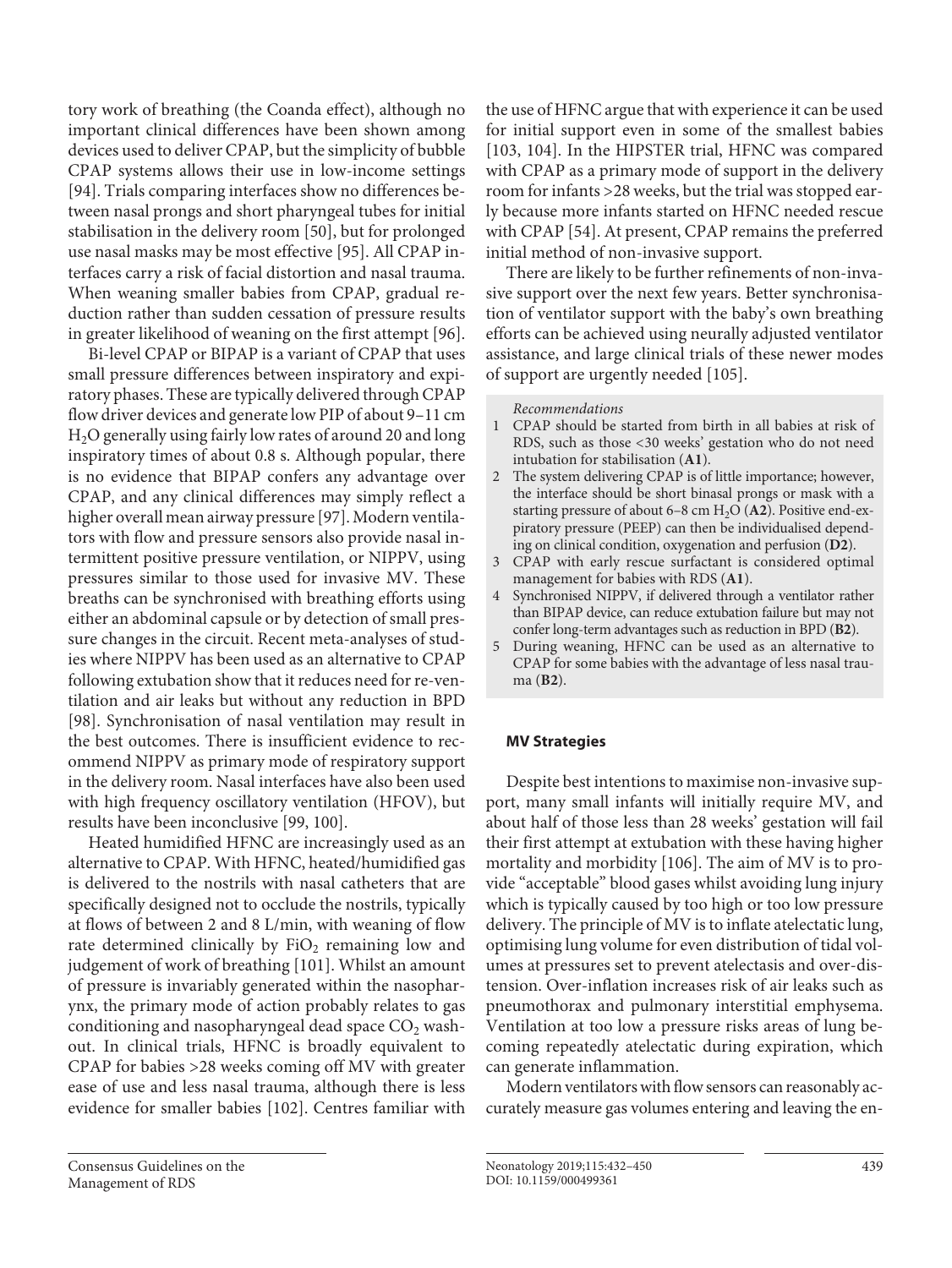dotracheal tube and use this information to apply limits to the amount of support delivered in order to prevent lung over-distension. Volume-targeted ventilation (VTV) enables clinicians to ventilate with less variable tidal volumes and real-time weaning of pressure as lung compliance improves. VTV compared with time-cycled pressure ventilation results in less time on the ventilator, fewer air leaks and less BPD [107]. An initial set tidal volume of about 5 mL/ kg and an estimated maximum PIP according to observation of chest movement may need to be adjusted according to the baby's own respiratory efforts and gas exchange assessment. The required set tidal volume may need to be increased with increasing postnatal age if the baby remains ventilated [108]. Maintaining an "open lung" is achieved by adjusting PEEP with optimal level for a given baby being defined as that at which  $FiO<sub>2</sub>$  is at its lowest with acceptable blood gases and haemodynamic stability [109]. Supporting the infants' own respiratory efforts with modes such as pressure support rather than synchronised intermittent mandatory ventilation also seems sensible even though no differences in clinical outcomes have been shown [110].

HFOV is an alternative strategy to conventional MV allowing gas exchange to be achieved using very small tidal volumes delivered at very fast rates with the lung held open at optimal inflation using a continuous distending pressure (CDP). The optimal CDP on HFOV is determined clinically by finding the pressure at which oxygenation deteriorates during stepwise reduction from full inflation and aiming for  $1-2$  cm  $H_2O$  above this [111]. Studies comparing HFOV to conventional MV show modest reductions in BPD favouring HFOV, although there is a relative paucity of trials where volume targeting is used in the conventional MV arm [112]. Volume targeting in HFOV may reduce  $CO<sub>2</sub>$  variability and allow even lower tidal volumes to be used [113]. Neurally adjusted ventilator assistance ventilation offers the potential for better synchronisation of ventilator support with infants' own respiratory needs in real time, but further research on effectiveness of this mode is required before it can be recommended [114]. Modern ventilators now also have the option of servo-controlled oxygen delivery. This increases time spent in the desired saturation range and reduces hyperoxia, but there are no trials to show this improves outcomes [115, 116]. Whatever ventilation mode is used within an individual unit, it is important that all staff are familiar with its use.

Once stabilised on MV and spontaneous breathing is present, clinicians should immediately consider strategies for weaning. There is no evidence favouring any particular weaning protocol [117]. Hypocarbia and severe hypercarbia are associated with worse outcomes and should be avoided by regular or continuous assessment of  $CO<sub>2</sub>$ . VTV mode enables automatic weaning of PIP in real-time as compliance improves. Some babies will only require ventilation for a very short period of time, particularly those with RDS following surfactant therapy who can be rapidly weaned to low ventilator settings. Early extubation of even the smallest babies is encouraged provided it is judged clinically safe [118]. Infant's size, absence of growth restriction,  $FiO<sub>2</sub>$  and blood gases are all determinants of extubation success [106]. Keeping small babies on low-rate MV for longer does not improve chance of extubation success [119]. Extubation may be successful from 7 to 8 cm  $H_2O$ MAP on conventional modes and from 8 to 9 cm  $H_2O$  CDP on HFOV. Spontaneous breathing tests to predict extubation readiness are sometimes used but there is little evidence to show they are effective [120]. Extubating to a relatively higher CPAP pressure of  $7-9$  cm  $H<sub>2</sub>O$  or NIPPV will improve chance of success [121]. Several other strategies have been used specifically to shorten duration of MV including permissive hypercarbia, caffeine therapy, postnatal steroid treatment and avoiding over-use of sedation.

## *Permissive Hypercarbia*

Targeting arterial  $CO<sub>2</sub>$  levels in the moderately hypercarbic range is an accepted strategy to reduce time on MV [122]. The PHELBI trial explored tolerating even higher PaCO<sub>2</sub> up to about 10 kPa compared to 8 kPa in preterm babies <29 weeks for the first 14 days. Analysis was performed on 359 of a planned 1,534 infants after the study was stopped early, and there was no difference in the primary outcome of death or BPD but trends to worse outcomes in the higher target group [123]. Follow-up of this cohort and others suggests no long-term adverse sequelae of permissive hypercarbia and it is therefore reasonable to allow moderate elevation of  $PaCO<sub>2</sub>$  during weaning provided the pH is acceptable [124].

## *Caffeine Therapy*

Optimising success of non-invasive support involves use of caffeine therapy as a respiratory stimulant. Most information about the clinical effects of caffeine comes from the Caffeine for Apnea of Prematurity (CAP) study cohort where 2,006 babies <1,251 g coming off ventilation or with apnoeic episodes were randomised to caffeine or placebo. Caffeine facilitated earlier extubation with reduction in BPD and better neurodevelopmental outcomes at 18 months [125, 126]. In this cohort, at age 11 years the caffeine-treated children had better respiratory function [127] and reduced risk of motor impairment [128]. Caffeine prophylaxis soon after admission has become standard based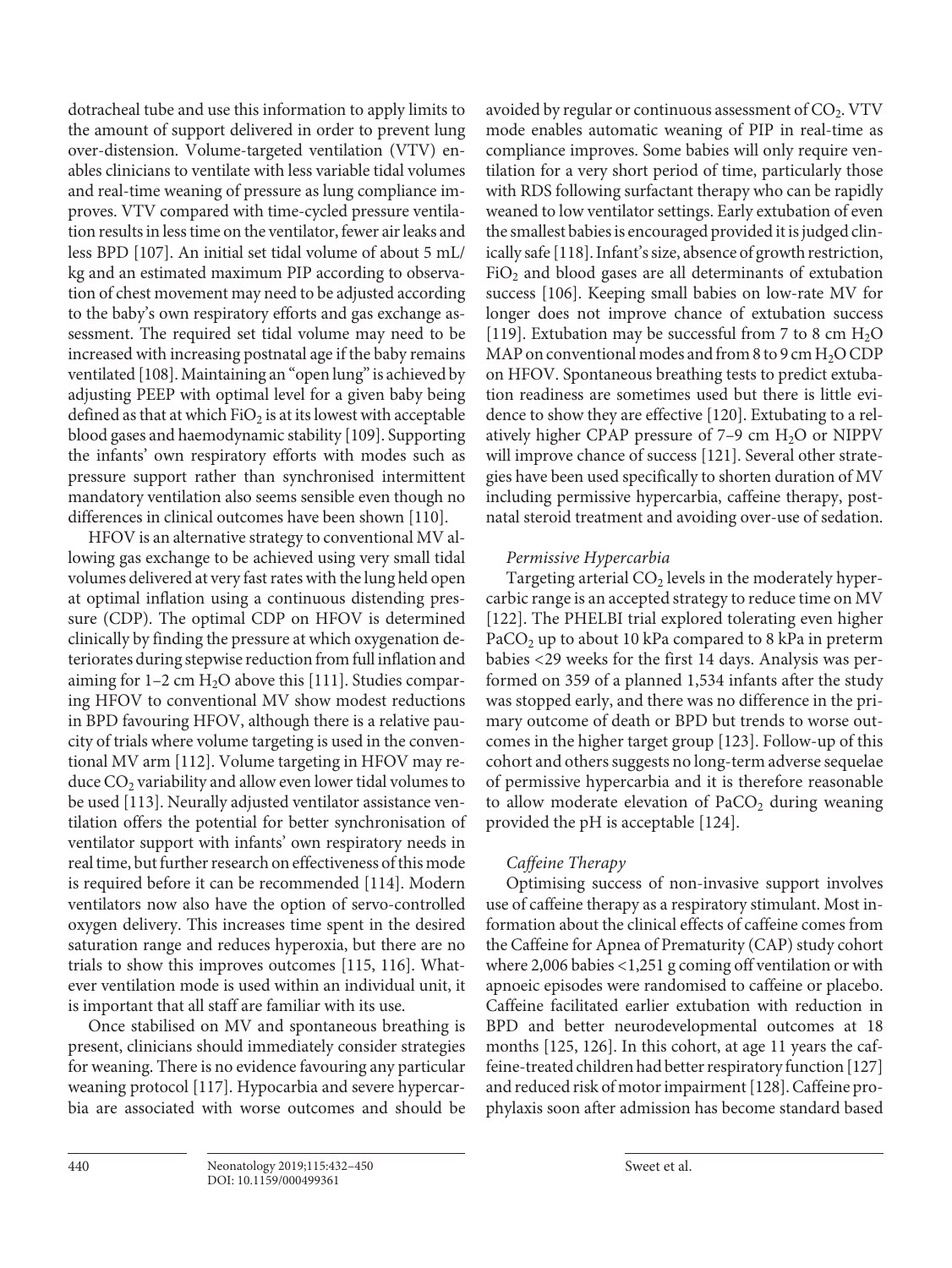on cohort studies showing that earlier initiation of caffeine is associated with better outcomes [129]; however, a clinical trial of prophylactic caffeine versus placebo was abandoned early because of perceived worse outcome in the caffeine-treated group [130]. The standard dosing regimen of caffeine citrate is loading with 20 mg/kg followed by maintenance of 5–10 mg/kg/day. Higher doses of up to 20 mg/kg/day may be even more effective [131], but this needs further testing in randomised trials as higher doses are also associated with increased risk of cerebellar haemorrhage, hypertonicity and increased seizure burden [132].

## *Postnatal Steroids*

Despite best efforts to optimise use of non-invasive support, some infants will remain on MV with the risk of lung inflammation and increased risk of BPD. Breaking this cycle using systemic corticosteroids is possible, and there are now over 50 randomised controlled trials studying the risks and benefits of various corticosteroid regimens [133, 134]. Dexamethasone increases the chance of successful extubation and reduces BPD but at the expense of increased risk of neurodevelopmental sequelae if used in the first week [133, 135]. We previously recommended that the smallest effective dose should be used and only for babies at highest risk of BPD such as those who remain ventilatordependent after 1–2 weeks. There is anecdotal evidence that starting doses of dexamethasone as low as 0.05 mg/kg/ day might be effective [136, 137] but the Minidex RCT failed to recruit enough participants to confirm this. Lowdose prophylactic hydrocortisone also reduced BPD [138] with improved neurological outcomes in a subgroup of infants of less than 25 weeks' gestation [139].

Inhaled budesonide seems an obvious logical alternative to systemic steroids. A recent Cochrane review of early inhaled budesonide suggests a reduction in BPD [140]. The NEUROSIS trial specifically designed and powered to answer this question confirmed that prophylactic inhaled budesonide reduces both persistent ductus arteriosus (PDA) and BPD; however, there was a worrying trend towards increased mortality before discharge [141]. Follow-up of the NEUROSIS trial cohort showed no difference in neurodevelopmental outcomes but again raised concerns about excess mortality in infants randomised to receive budesonide [142]. Meta-analysis of 17 trials of early or late inhaled corticosteroids including 1807 babies showed significant reduction in BPD (RR [95% CI] 0.79 [0.68–0.92]) without any increase in mortality (RR [95% CI] 1.04 [0.59–1.68]) offering reassurance that inhaled corticosteroids could be added to current management of developing BPD in preterm infants [140, 143].

## **Pain and Sedation**

Sedation and analgesia are controversial issues in RDS management [144]. The number of painful procedures experienced in the first month of life is associated with lower cognitive development and head circumference at 1 year, although this is unlikely to be direct cause and effect [145]. Whilst the comfort of the baby needs to be considered, there is a tension between appropriate analgesia and the effects of sedation causing harm particularly when there is an emphasis of minimising duration of invasive respiratory support. Laryngoscopy is undoubtedly uncomfortable, but when attempting LISA there is a better chance of achieving a success without sedation [67]. For planned non-urgent intubations, many clinicians prefer to use a combination of a short-acting opiate, muscle relaxant and atropine to maximise comfort [146] and improve chances of successful intubation [147]. Longer-acting muscle relaxants like vecuronium may increase the need for ventilation and should not be used [148]. Routine sedation of ventilated neonates with opiates or midazolam is not supported by evidence [149, 150]. Sucrose analgesia and other non-pharmacological methods may be employed to reduce minor procedural pain [151].

## *Recommendations*

- 1 After stabilisation, MV should be used in babies with RDS when other methods of respiratory support have failed (**A1**). Duration of MV should be minimised (**B2**).
- 2 The primary choice of ventilation mode is at discretion of clinical team; however, if conventional MV is used, targeted tidal volume ventilation should be employed (**A1**).
- 3 When weaning from MV, it is reasonable to tolerate a modest degree of hypercarbia provided the pH remains above 7.22 (**B2**).
- 4 Caffeine should be used to facilitate weaning from MV (**A1**). Early caffeine should be considered for babies at high risk of needing MV such as those on non-invasive respiratory support (**C1**).
- 5 A short tapering course of low dose or very low dexamethasone should be considered to facilitate extubation in babies who remain on MV after 1–2 weeks (**A2**).
- 6 Inhaled budesonide can be considered for infants at very high risk of BPD (**A2**).
- 7 Opioids should be used selectively when indicated by clinical judgment and evaluation of pain indicators (**D1**). The routine use of morphine or midazolam infusions in ventilated preterm infants is not recommended (**A1**).

## **Monitoring and Supportive Care**

To achieve best outcomes for preterm babies with RDS, optimal supportive care with monitoring physiological variables is important. Oxygen blenders should be avail-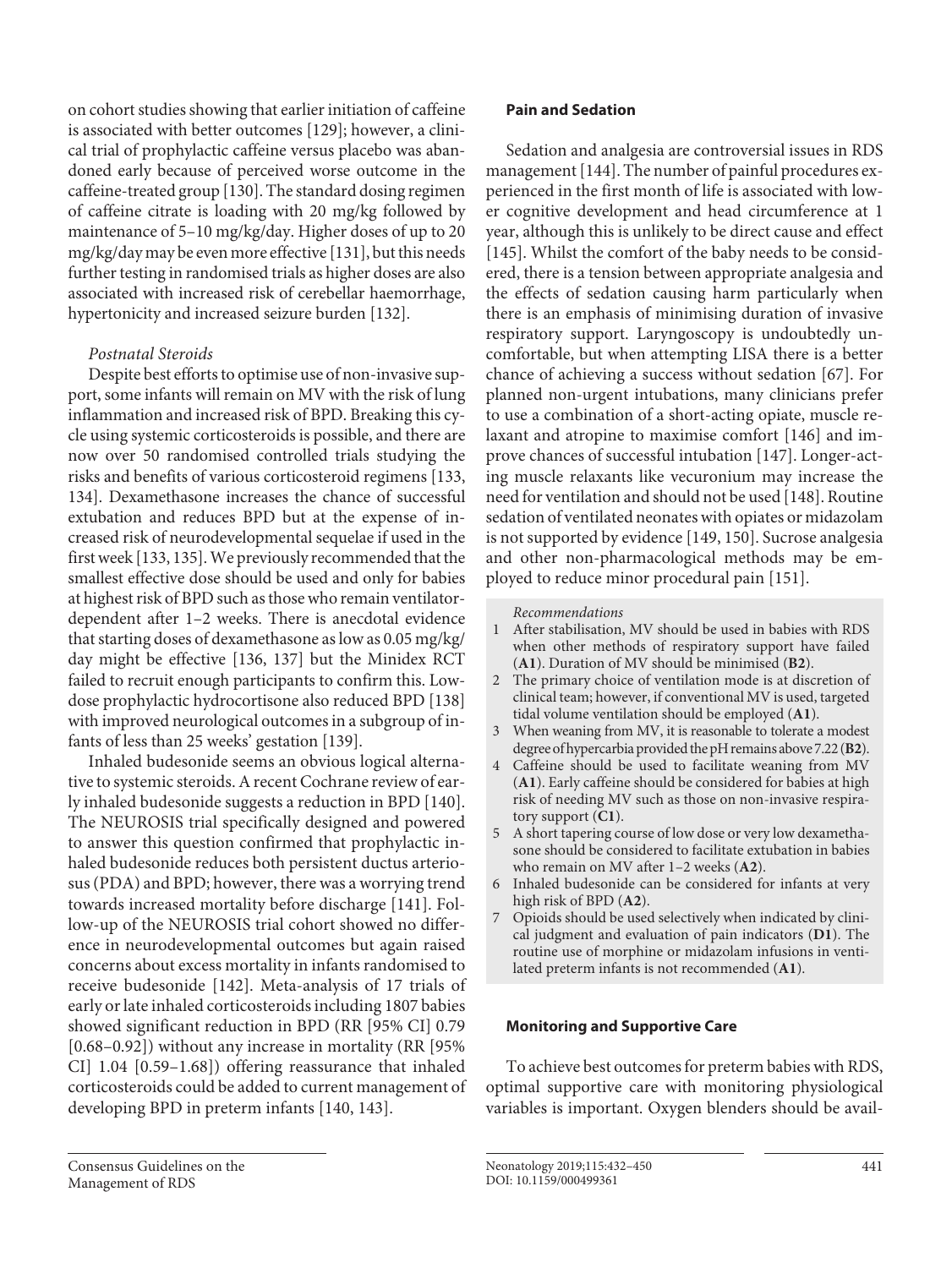able in the delivery room and in the NICU. Pulse oximetry from birth provides information of response to stabilisation. In the NICU, there should be access to continuous pulse oximetry, ECG monitoring and monitoring of PaCO<sub>2</sub> levels. Detection of exhaled  $CO<sub>2</sub>$  can ensure correct placement of endotracheal tubes, and continuous measurement of end-tidal  $CO<sub>2</sub>$  also gives useful information showing trends in gas exchange. Umbilical arterial cannulation is indicated if it is anticipated there will be need for regular blood gas analyses. Transcutaneous oxygen and  $CO<sub>2</sub>$  monitoring can also be used to access continuous information for trending but can cause skin injury especially in the most immature infants [152]. Methods of monitoring cerebral oxygenation are also available with potential to assess cerebral saturation, but no clear clinical benefit has been identified [153]. Close monitoring of serum electrolytes and haematological values is necessary ideally using micro-sampling techniques. Blood pressure should be recorded by indwelling arterial lines or intermittently using approved oscillometric devices. Aroundthe-clock access to radiology services and portable ultrasound is also essential as these are often used to confirm RDS diagnosis, exclude air leaks and confirm correct placement of endotracheal tubes and central lines.

## *Temperature Control*

Maintaining body temperature between 36.5 and 37.5 °C at all times is recommended [33] as hypothermia is associated with worse outcome, although it is unclear if this is direct cause and effect [154]. After birth, immediate wrapping in a polythene bag under a radiant warmer reduces heat loss [53]. Servo-controlled incubators with skin temperature set at 36.5 °C decrease neonatal mortality [155]. Following stabilisation, infants should be nursed in incubators with high relative humidity to reduce insensible water losses. For the smallest babies, humidity of 60–80% should be used initially and reduced as skin integrity improves. Kangaroo Mother Care (KMC) is an effective means of maintaining temperature and improving outcomes in lower income settings and is increasingly being used in NICU to maximise maternal-infant bonding even in ventilated babies with the potential for benefits beyond hospital discharge [156, 157].

## *Antibiotics*

Antibiotics are often started in babies with RDS until sepsis has been ruled out but policies should be in place to narrow the spectrum and minimise unnecessary exposure. Routine antibiotic prophylaxis may do more harm than good [158]. Guidelines usually offer advice on when to screen for sepsis based on additional risk factors such as maternal chorioamnionitis or early signs of septicaemia to ensure that antibiotics are only prescribed for those at greatest risk [159]. It is reasonable not to use routine antibiotics in preterm babies with RDS at low risk such as following planned delivery by elective CS. If screening is necessary, then antibiotics are started empirically whilst waiting for test results. For those who have been started empirically on antibiotics, the shortest possible course should be used and stopping after 36 h is achievable and considered good practice [160].

## *Early Fluids and Nutritional Support*

The smallest infants have very high initial transcutaneous losses of water, and water and sodium move from the interstitial to the intravascular compartments making fluid balance challenging. Typically, fluids are initiated at about 70–80 mL/kg/day and adjustments individualised according to fluid balance, weight change and serum electrolyte levels. A modest early postnatal weight loss is normal. Regimens with more restricted fluids have better outcomes with reductions in PDA, NEC and BPD [161]. Delaying introduction of sodium supplementation until beyond the third day or 5% weight loss will also improve outcome [162]. Parenteral nutrition should be started immediately as enteral feeding is initially limited. Early initiation of higher levels of parenteral amino acids results in less postnatal growth failure and an increase in positive protein balance [163]. At least 1.5 g/kg intravenous protein [164] and 1–2 g/kg lipids should be started from day one and increased to a maximum of 3.5 g/kg amino acid [165]. For stable infants, a small amount (0.5–1 mL/kg/h) of breast milk can be started early to initiate enteral feeding [166]. There is no evidence of increased NEC with advancing feeds fairly rapidly up to 30 mL/kg/day in stable VLBW babies [167]. Mother's milk is the preferred option for initiation of feeding; however, if not available then pasteurised donor breast milk is better than formula for reducing risk of NEC but will result in slower postnatal growth [168].

*Recommendations*

- 1 Core temperature should be maintained between 36.5 and 37.5 °C at all times (**C1**).
- 2 Most babies should be started on intravenous fluids of 70–80 mL/kg/day in a humidified incubator, although some very immature babies may need more (**C2**). Fluids must be tailored individually according to serum sodium levels, urine output and weight loss (**D1**).
- 3 Parenteral nutrition should be started from birth. Amino acids 1–2 g/kg/day should be started from day one and quickly built up to 2.5–3.5 g/kg/day **(C2)**. Lipids should be started from day one and built up to a maximum of 4.0 g/kg/day if tolerated (**C2**).
- 4 Enteral feeding with mother's milk should be started from the first day if the baby is haemodynamically stable (**B2**).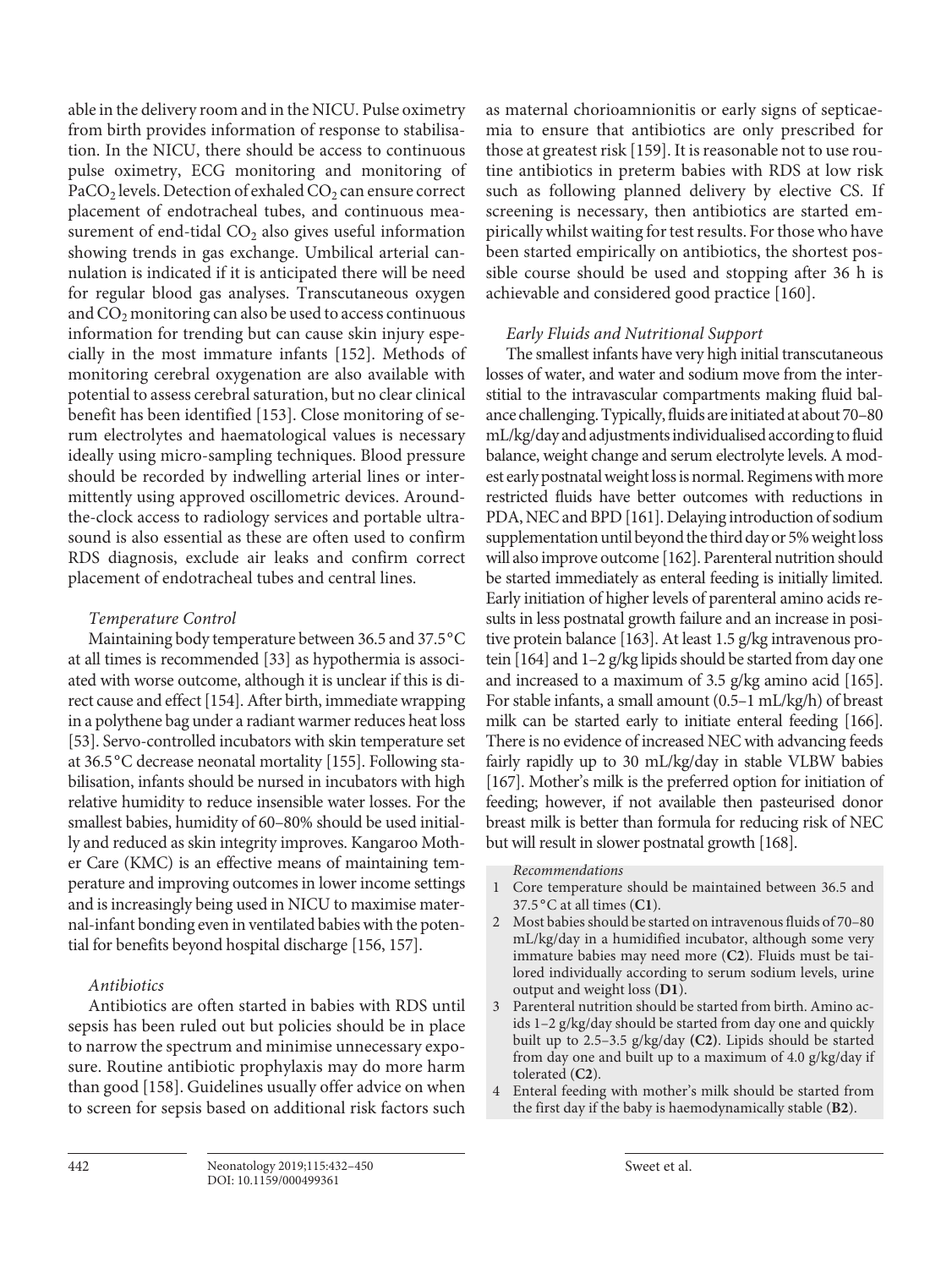## **Managing Blood Pressure and Perfusion**

Antenatal steroids, delayed cord clamping and avoidance of MV are associated with higher mean blood pressure after birth. Hypotension and low systemic blood flow are associated with adverse long-term outcome, although thresholds for intervention and optimal treatment are unclear [169]. Blood pressure is lower with decreasing gestation and increases gradually over the first 24 h of life but varies widely at each gestational age [170]. Defining hypotension as a mean arterial pressure less than gestational age in weeks is widely accepted; however, many babies with RDS will breach this threshold and there is no evidence that treating "numerically defined" hypotension will influence outcome [169, 171]. Neonatologist-performed functional echocardiography is a useful adjunct to assessment of hypotension which may be related to hypovolaemia, large left-to-right ductal shunts or myocardial dysfunction, although formal governance of training for this skill is needed in Europe [172]. Hypovolaemia is probably over-diagnosed, and administration of saline boluses is associated with poorer outcomes [173]. Dopamine is more effective than dobutamine at increasing blood pressure in hypotensive infants, although dobutamine or epinephrine may be a more rational choice in the setting of reduced ventricular function [174]. Randomised trials exploring thresholds for intervention with inotropes have been unsuccessful due to poor recruitment; however, a recent observational study showed that preterm infants treated for isolated hypotension, defined as mean arterial pressure less than gestational age, had a higher survival rate raising caution about "permissive hypotension" [175]. Hydrocortisone is also a reasonable choice for extremely preterm infants with hypotension, particularly those with documented low serum cortisol [176, 177].

PDA may provide clinical problems for very preterm babies with RDS. All infants start life with an open ductus arteriosus, and most will close spontaneously. Cyclooxygenase inhibitors such as indomethacin or ibuprofen promote ductal closure, although ibuprofen has fewer side effects [178]. Paracetamol can also promote successful ductal closure perhaps with fewer renal side effects than ibuprofen [179]. Meta-analyses of all available studies suggest high-dose oral ibuprofen gives better PDA closure rates than intravenous ibuprofen or indomethacin, although no particular regimen compared with placebo influenced any important long-term outcome [180]. Routine indomethacin or ibuprofen treatment of all infants to promote PDA closure is not considered good practice [181]. Permissive tolerance of PDA is a strategy which is being studied in

Consensus Guidelines on the Management of RDS

clinical trials [182]. Surgical ligation of PDA should only be considered if medical therapy has failed and the PDA is causing significant clinical problems [183].

Maintaining a reasonable haemoglobin (Hb) concentration is also important. Randomised trials comparing targeting more restrictive versus more liberal Hb concentrations (about 1–2 g/dL lower) result in reduced need for blood transfusion without affecting hospital outcomes, and recent British Committee for Standards in Haematology based their thresholds on these more restrictive thresholds [184]. However post hoc analysis of long-term follow-up data from one study showed some better cognitive outcomes in those with more liberal Hb thresholds highlighting the need for further studies in this area [185, 186]. It remains unclear whether a liberal or restrictive transfusion policy is best.

#### *Recommendations*

- 1 Treatment of hypotension is recommended when it is confirmed by evidence of poor tissue perfusion such as oliguria, acidosis and poor capillary return rather than purely on numerical values (**C2**).
- 2 If a decision is made to attempt therapeutic closure of the PDA then indomethacin, ibuprofen or paracetamol can be used (**A2**).
- 3 Haemoglobin (Hb) concentration should be maintained within acceptable limits. Hb thresholds for infants with severe cardiopulmonary disease are 12 g/dL (HCT 36%), 11 g/ dL (HCT 30%) for those who are oxygen dependent and 7 g/ dL (HCT 25%) for stable infants beyond 2 weeks of age (**C2**).

### **Miscellaneous**

Since the 2010 Guidelines, we have included a brief section on aspects of RDS management that arise infrequently. Genetic mutations affecting surfactant systems such as congenital SP-B and ABCA3 deficiency are usually fatal and beyond the scope of this guideline. Surfactant therapy may also be useful in situations where secondary surfactant inactivation occurs such as ventilated babies with severe pneumonia [187], pulmonary haemorrhage [188] or meconium aspiration syndrome [189]. There are no indications for routine or rescue use of inhaled nitric oxide (iNO) in preterm babies [190]. However, iNO continues to be used particularly in the setting of PPROM and documented pulmonary hypertension based on the observation that oxygenation can be acutely improved, although evidence for improved longer term outcomes is weak [191], and there is new evidence of an association between iNO therapy and childhood cancer [192]. Until clinical trials are completed, decisions regarding use of this expensive therapy should be taken on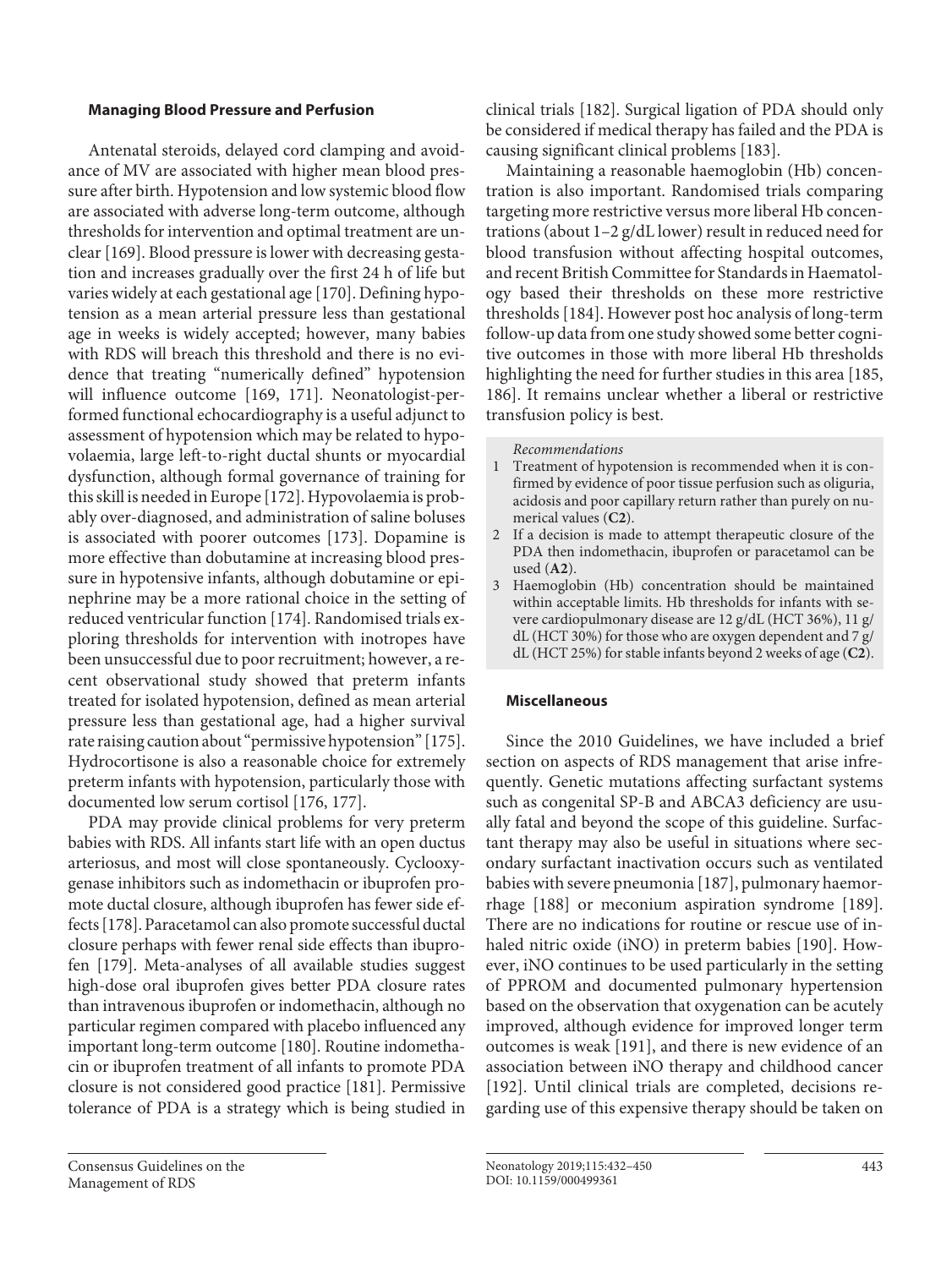a case by case basis and treatment stopped quickly if there is no obvious response.

#### *Recommendations*

- 1 Surfactant can be used for RDS complicated by congenital pneumonia (**C2**).
- 2 Surfactant therapy can be used to improve oxygenation following pulmonary haemorrhage (**C1**).
- 3 Use of iNO in preterm babies should be used with caution and limited to those in clinical studies or as a therapeutic trial when there is severe documented pulmonary hypertension (**D2**).

## **Appendix**

*Summary of Recommendations*

## **Disclosure Statement**

A European panel of experts was convened under the auspices of the European Society of Paediatric Research (ESPR) to update evidence-based guidelines on the management of RDS. The guidelines were prepared using evidence-based methods as summarised in Table 1. Henry Halliday and Christian Speer are or have been consultants to Chiesi Farmaceutici, Parma, the manufacturer of a leading animal-derived surfactant preparation used to treat RDS and a caffeine product for treatment of apnoea of prematurity. Virgilio Carnielli is a member of the Chiesi Farmaceutici Advisory Board. Henry Halliday and Christian Speer are joint Chief Editors of Neonatology.

| Prenatal care                            | Preterm babies at risk of RDS should be born in centres where appropriate care including MV is available.<br>Judicious antenatal assessment should include risk of preterm delivery and need for maternal<br>$\bullet$<br>corticosteroids if risk is moderate or high. Tocolytics can be used to allow time for steroids to take effect or<br>for safe transfer where appropriate.<br>Magnesium sulphate should be given to mothers with impending preterm delivery.<br>$\bullet$                                                                                                                                                                                                                                                                                                                                                                                                                                                                                                                                                                                                                                                                                                                                                                                                                                                                                                                                                                              |
|------------------------------------------|----------------------------------------------------------------------------------------------------------------------------------------------------------------------------------------------------------------------------------------------------------------------------------------------------------------------------------------------------------------------------------------------------------------------------------------------------------------------------------------------------------------------------------------------------------------------------------------------------------------------------------------------------------------------------------------------------------------------------------------------------------------------------------------------------------------------------------------------------------------------------------------------------------------------------------------------------------------------------------------------------------------------------------------------------------------------------------------------------------------------------------------------------------------------------------------------------------------------------------------------------------------------------------------------------------------------------------------------------------------------------------------------------------------------------------------------------------------|
| Delivery room<br>stabilisation           | Aim to delay cord clamping at birth by at least 1 min<br>$\bullet$<br>Stabilise preterm babies (<28 weeks' GA) in a plastic bag under a radiant warmer to prevent heat loss.<br>$\bullet$<br>Gently support breathing using CPAP if possible, and if inflations are needed avoid excessive tidal volumes.<br>$\bullet$<br>Pulse oximetry can help guide heart rate response to stabilisation. Start with 21-30% oxygen for 28-31<br>weeks' GA and 30% oxygen for <28 weeks' GA and titrate up or down as needed according to $SpO2$ targets.<br>Aim at $SpO2$ of 80% or more within 5 min.<br>Intubation at birth should be considered only for those not responding to the above, although early<br>$\bullet$<br>intubation and surfactant may be required for babies who demonstrate early signs of severe RDS such as<br>chest retractions and high oxygen requirements.                                                                                                                                                                                                                                                                                                                                                                                                                                                                                                                                                                                    |
| Respiratory<br>support and<br>surfactant | An animal-derived surfactant should be used and given as early as possible in the course of RDS. A<br>$\bullet$<br>treatment threshold of $FiO2 0.30$ on CPAP pressure of 6 cm $H2O$ seems reasonable. Repeat doses of<br>surfactant may be required if there is ongoing evidence of RDS.<br>If possible, administer surfactant using the LISA method but only if the baby is clinically stable on CPAP<br>$\bullet$<br>with worsening signs of RDS and the clinician is experienced in the technique.<br>If intubated, babies can often be extubated to CPAP, HFNC or NIPPV immediately following surfactant,<br>$\bullet$<br>and judgement needs to be made if an individual baby will tolerate this.<br>For those who require MV, aim to ventilate for as short a time as possible avoiding hyperoxia, hypocarbia<br>$\bullet$<br>and volutrauma. This may be best achieved with volume-targeted ventilation and saturation alarm limits set<br>at 89 and 95%.<br>Caffeine therapy should be used routinely to minimise need for ventilation. Babies should be maintained on<br>$\bullet$<br>non-invasive respiratory support in preference to MV if possible. After 1-2 weeks, systemic steroids should<br>be considered to facilitate extubation if the baby remains ventilated.<br>In preterm babies receiving oxygen, the saturation target should be between 90 and 94%. To achieve this,<br>$\bullet$<br>suggested alarm limits should be 89 and 95%. |
| Supportive<br>care                       | Maintain body temperature at 36.5-37.5°C at all times.<br>$\bullet$<br>Start parenteral nutrition immediately with amino acids and lipids in initial fluid volumes about 70-80 mL/<br>$\bullet$<br>kg/day for most babies and restrict sodium during the early transitional period.<br>Enteral feeding with mothers' milk should also be started on day one if the baby is stable.<br>$\bullet$<br>Antibiotics should be used judiciously and stopped early when sepsis is ruled out.<br>Blood pressure should be monitored regularly aiming to maintain normal tissue perfusion, if necessary<br>using inotropes. Haemoglobin should be maintained at acceptable levels.<br>Protocols should be in place for monitoring pain and discomfort and consideration given for<br>$\bullet$<br>non-pharmacologic methods of minimising procedural pain and judicious use of opiates for more invasive<br>procedures.                                                                                                                                                                                                                                                                                                                                                                                                                                                                                                                                                 |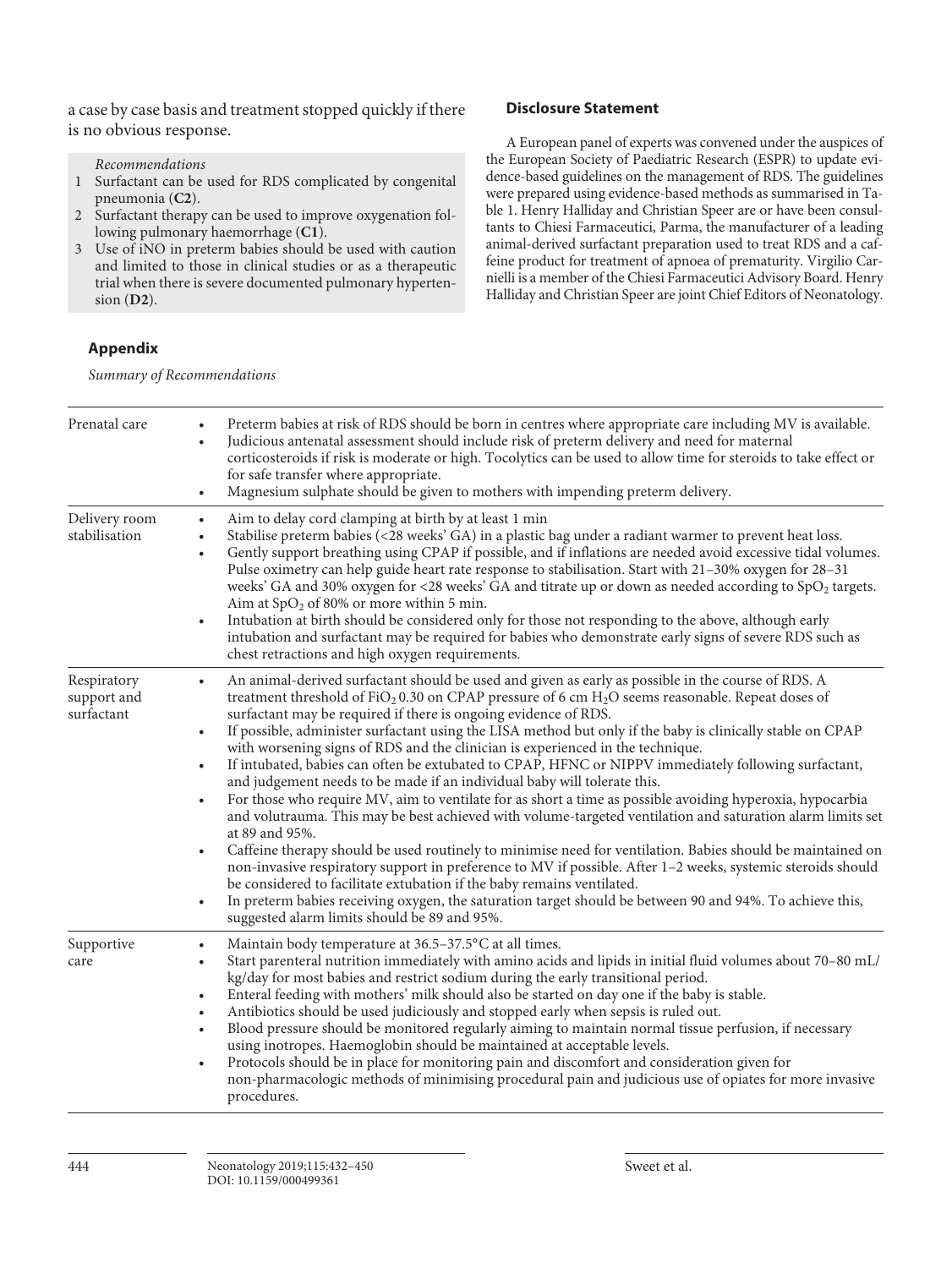#### **References**

- 1 Stoll BJ, Hansen NI, Bell EF, Walsh MC, Carlo WA, Shankaran S, et al.; Eunice Kennedy Shriver National Institute of Child Health and Human Development Neonatal Research Network. Trends in Care Practices, Morbidity, and Mortality of Extremely Preterm Neonates, 1993-2012. JAMA. 2015 Sep;314(10): 1039–51.
- 2 Sweet D, Bevilacqua G, Carnielli V, Greisen G, Plavka R, Saugstad OD, et al.; European Association of Perinatal Medicine. European consensus guidelines on the management of neonatal respiratory distress syndrome. J Perinat Med. 2007;35(3):175–86.
- 3 Sweet DG, Carnielli V, Greisen G, Hallman M, Ozek E, Plavka R, et al.; European Association of Perinatal Medicine. European consensus guidelines on the management of neonatal respiratory distress syndrome in preterm infants - 2010 update. Neonatology. 2010 Jun;97(4):402–17.
- 4 Sweet DG, Carnielli V, Greisen G, Hallman M, Ozek E, Plavka R, et al.; European Association of Perinatal Medicine. European consensus guidelines on the management of neonatal respiratory distress syndrome in preterm infants—2013 update. Neonatology. 2013;103(4):353–68.
- 5 Sweet DG, Carnielli V, Greisen G, Hallman M, Ozek E, Plavka R, et al. European consensus guidelines on the management of respiratory distress syndrome - 2016 update. Neonatology. 2017;111(2):107–25.
- 6 Sweet DG, Carnielli V, Greisen G, Hallman M, Ozek E, Plavka R, et al. European Association of Perinatal Medicine [European consensus guidelines on the management of neonatal respiratory distress syndrome in preterm infants–2013 update]. Zhonghua Er Ke Za Zhi. 2014;52:749–55.
- 7 https://nightingale.vtoxford.org/reports.aspx
- 8 Guyatt GH, Oxman AD, Kunz R, Falck-Ytter Y, Vist GE, Liberati A, et al.; GRADE Working Group. Going from evidence to recommendations. BMJ. 2008 May;336(7652): 1049–51.
- 9 Diguisto C, Foix L'Helias L, Morgan AS, Ancel PY, Kayem G, Kaminski M, et al. Neonatal outcomes in extremely preterm newborns admitted to intensive care after no active antenatal management: a population-based cohort study. J Pediatr. 2018 Dec;203:150–5.
- 10 Vintzileos AM, Visser GH. Interventions for women with mid-trimester short cervix: which ones work? [editorial]. Ultrasound Obstet Gynecol. 2017 Mar;49(3):295–300.
- 11 Jarde A, Lutsiv O, Beyene J, McDonald SD. Vaginal progesterone, oral progesterone, 17- OHPC, cerclage, and pessary for preventing preterm birth in at-risk singleton pregnancies: an updated systematic review and network meta-analysis. BJOG. 2019 Apr;126(5): 556-567.
- 12 McIntosh J, Feltovich H, Berghella V, Manuck T; Society for Maternal-Fetal Medicine (SMFM). McIntosh J, Feltovich H, Berghella V, Manuck T: The role of routine cervical length screening in selected high- and lowrisk women for preterm birth prevention. Am J Obstet Gynecol. 2016;215(3):B2–7.
- 13 Alfirevic Z, Stampalija T, Medley N. Cervical stitch (cerclage) for preventing preterm birth in singleton pregnancy. Cochrane Database Syst Rev. 2017 Jun;6:CD008991.
- 14 Son M, Miller ES. Predicting preterm birth: cervical length and fetal fibronectin. Semin Perinatol. 2017 Dec;41(8):445–51.
- 15 Marlow N, Bennett C, Draper ES, Hennessy EM, Morgan AS, Costeloe KL. Perinatal outcomes for extremely preterm babies in relation to place of birth in England: the EPICure 2 study. Arch Dis Child Fetal Neonatal Ed. 2014 May;99(3):F181–8.
- 16 Kenyon S, Boulvain M, Neilson JP. Antibiotics for preterm rupture of membranes. Cochrane Database Syst Rev. 2013 Dec;(12): CD001058.
- 17 Doyle LW, Crowther CA, Middleton P, Marret S, Rouse D. Magnesium sulphate for women at risk of preterm birth for neuroprotection of the fetus. Cochrane Database Syst Rev. 2009 Jan;1(1):CD004661.
- 18 Doyle LW, Anderson PJ, Haslam R, Lee KJ, Crowther C; Australasian Collaborative Trial of Magnesium Sulphate (ACTOMgSO4) Study Group. School-age outcomes of very preterm infants after antenatal treatment with magnesium sulfate vs placebo. JAMA. 2014 Sep;312(11):1105–13.
- 19 Haas DM, Caldwell DM, Kirkpatrick P, Mc-Intosh JJ, Welton NJ. Tocolytic therapy for preterm delivery: systematic review and network meta-analysis. BMJ. 2012 Oct;345 oct09 2:e6226.
- 20 Royal College of Obstetricians and Gynaecologists. Tocolysis for women in preterm labour. Green–top Guideline No. 1b. February 2011. https://www.rcog.org.uk/globalassets/ documents/guidelines/gtg\_1b.pdf.
- 21 Roberts D, Brown J, Medley N, Dalziel SR. Antenatal corticosteroids for accelerating fetal lung maturation for women at risk of preterm birth. Cochrane Database Syst Rev. 2017 Mar;3:CD004454.
- 22 Ehret DE, Edwards EM, Greenberg LT, Bernstein IM, Buzas JS, Soll RF, et al. Association of antenatal steroid exposure with survival among infants receiving postnatal life support at 22 to 25 weeks' gestation. JAMA Netw Open. 2018 Oct;1(6):e183235.
- 23 Gyamfi-Bannerman C, Thom EA, Blackwell SC, Tita AT, Reddy UM, Saade GR, et al.; NICHD Maternal–Fetal Medicine Units Network. Antenatal betamethasone for women at risk for late preterm delivery. N Engl J Med. 2016 Apr;374(14):1311–20.
- 24 Stutchfield PR, Whitaker R, Gliddon AE, Hobson L, Kotecha S, Doull IJ. Behavioural, educational and respiratory outcomes of antenatal betamethasone for term caesarean section (ASTECS trial). Arch Dis Child Fetal Neonatal Ed. 2013 May;98(3):F195–200.
- 25 Kamath-Rayne BD, Rozance PJ, Goldenberg RL, Jobe AH. Antenatal corticosteroids beyond 34 weeks gestation: what do we do now? Am J Obstet Gynecol. 2016 Oct;215(4):423– 30.
- 26 Sotiriadis A, Makrydimas G, Papatheodorou S, Ioannidis JP, McGoldrick E. Corticosteroids for preventing neonatal respiratory morbidity after elective caesarean section at term. Cochrane Database Syst Rev. 2018 Aug; 8:CD006614.
- 27 Norman M, Piedvache A, Børch K, Huusom LD, Bonamy AE, Howell EA, et al.; Effective Perinatal Intensive Care in Europe (EPICE) Research Group. Association of short antenatal corticosteroid administration-to-birth intervals with survival and morbidity among very preterm infants: results from the EPICE cohort. JAMA Pediatr. 2017 Jul;171(7):678– 86.
- 28 Crowther CA, McKinlay CJ, Middleton P, Harding JE. Repeat doses of prenatal corticosteroids for women at risk of preterm birth for improving neonatal health outcomes. Cochrane Database Syst Rev. 2015 Jul;7(7): CD003935.
- 29 Cartwright RD, Crowther CA, Anderson PJ, Harding JE, Doyle LW, McKinlay CJ. Association of fetal growth restriction with neurocognitive function after repeated antenatal betamethasone treatment vs placebo: secondary analysis of the ACTORDS randomized clinical trial. JAMA Netw Open. 2019 Feb; 2(2):e187636.
- 30 WHO. WHO recommendations on interventions to improve preterm birth outcomes. Geneva: WHO; 2015.
- 31 Asztalos, Murphy KE, Willan AR, Matthews SG, Ohlsson A, Saigal S, et al: Multiple courses of antenatal corticosteroids for preterm birth study: outcomes in children at 5 years of age (MACS-5). JAMA Pediatr 2013; 167: 1102-1110.
- 32 Besnard AE, Wirjosoekarto SA, Broeze KA, Opmeer BC, Mol BW. Lecithin/sphingomyelin ratio and lamellar body count for fetal lung maturity: a meta-analysis. Eur J Obstet Gynecol Reprod Biol. 2013 Jul;169(2):177–83.
- 33 Wyllie J, Bruinenberg J, Roehr CC, Rüdiger M, Trevisanuto D, Urlesberger B. European Resuscitation Council Guidelines for Resuscitation 2015: Section 7. Resuscitation and support of transition of babies at birth. Resuscitation. 2015 Oct;95:249–63.
- 34 O'Donnell CP, Kamlin CO, Davis PG, Morley CJ. Crying and breathing by extremely preterm infants immediately after birth. J Pediatr. 2010 May;156(5):846–7.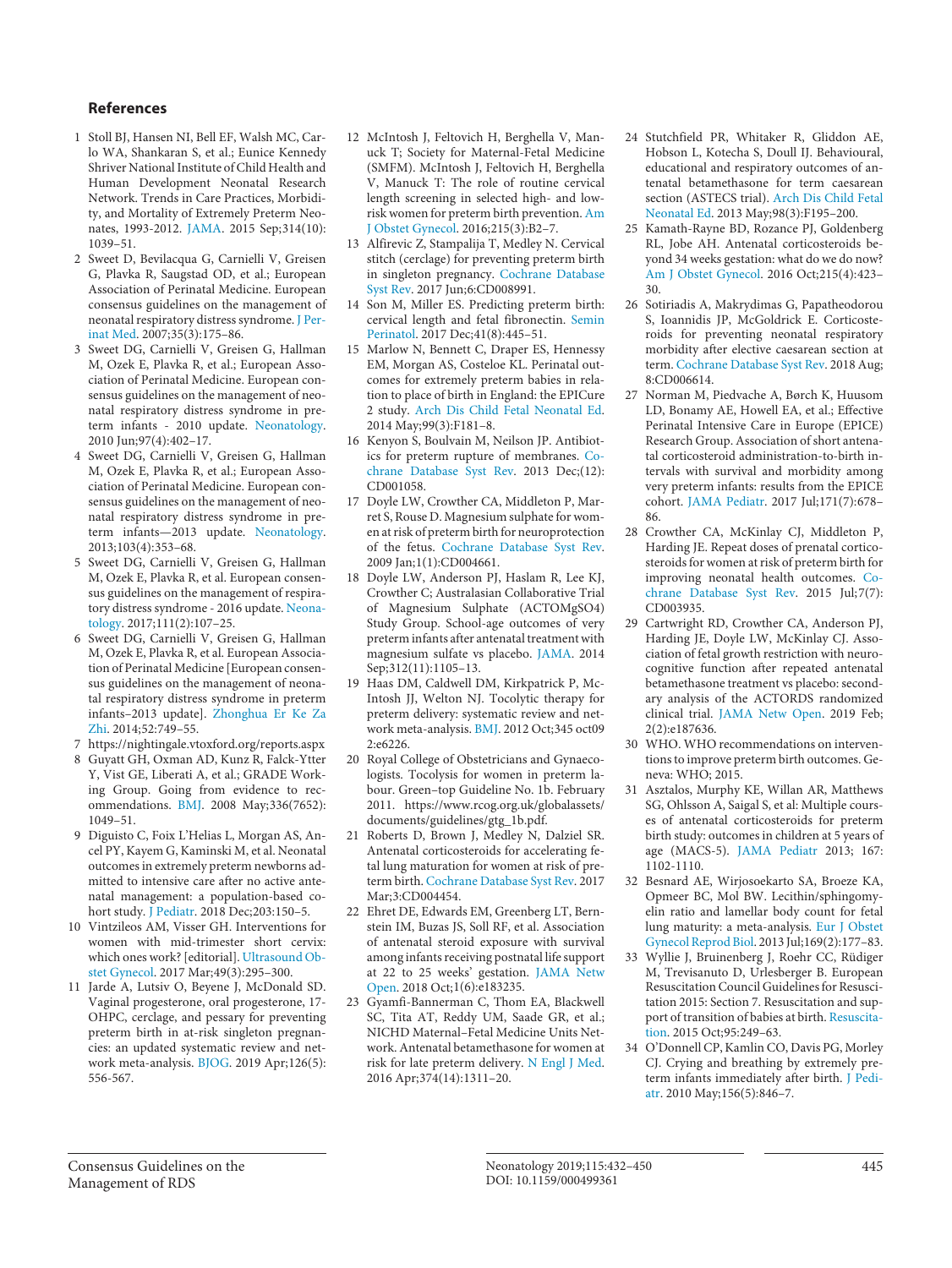- 35 Saugstad OD. Delivery room management of term and preterm newly born infants. Neonatology. 2015;107(4):365–71.
- 36 Polglase GR, Dawson JA, Kluckow M, Gill AW, Davis PG, Te Pas AB, et al. Ventilation onset prior to umbilical cord clamping (physiological-based cord clamping) improves systemic and cerebral oxygenation in preterm lambs. PLoS One. 2015 Feb;10(2):e0117504.
- 37 Tarnow-Mordi W, Morris J, Kirby A, Robledo K, Askie L, Brown R, et al.; Australian Placental Transfusion Study Collaborative Group. Delayed versus immediate cord clamping in preterm infants. N Engl J Med. 2017 Dec;377(25):2445–55.
- 38 Fogarty M, Osborn DA, Askie L, Seidler AL, Hunter K, Lui K, et al. Delayed vs early umbilical cord clamping for preterm infants: a systematic review and meta-analysis. Am J Obstet Gynecol. 2018 Jan;218(1):1–18.
- 39 Duley L, Dorling J, Pushpa-Rajah A, Oddie SJ, Yoxall CW, Schoonakker B, et al.; Cord Pilot Trial Collaborative Group. Randomised trial of cord clamping and initial stabilisation at very preterm birth. Arch Dis Child Fetal Neonatal Ed. 2018 Jan;103(1):F6–14.
- 40 Patel S, Clark EA, Rodriguez CE, Metz TD, Abbaszadeh M, Yoder BA. Effect of umbilical cord milking on morbidity and survival in extremely low gestational age neonates. Am J Obstet Gynecol. 2014 Nov;211(5):519.e1–7.
- 41 Nagano N, Saito M, Sugiura T, Miyahara F, Namba F, Ota E. Benefits of umbilical cord milking versus delayed cord clamping on neonatal outcomes in preterm infants: A systematic review and meta-analysis. PLoS One. 2018 Aug;13(8):e0201528.
- 42 Katheria A, Garey D, Truong G, Akshoomoff N, Steen J, Maldonado M, et al. A randomized clinical trial of umbilical cord milking vs delayed cord clamping in preterm infants: neurodevelopmental outcomes at 22-26 months of corrected age. J Pediatr. 2018 Mar;194:76– 80.
- 43 Katheria AC, Reister F, Hummler H, Essers J, Mendler M, Truong G, et al. Premature Infants Receiving Cord Milking or Delayed Cord Clamping: A Randomized Controlled Non-inferiority Trial (abstract LB 1). Am J Obstet Gynecol 2019 Jan;220(Suppl):S682.
- 44 Dekker J, Hooper SB, Martherus T, Cramer SJ, van Geloven N, Te Pas AB. Repetitive versus standard tactile stimulation of preterm infants at birth - A randomized controlled trial. Resuscitation. 2018 Jun;127:37–43.
- 45 Schmölzer GM, Kumar M, Pichler G, Aziz K, O'Reilly M, Cheung PY. Non-invasive versus invasive respiratory support in preterm infants at birth: systematic review and metaanalysis. BMJ. 2013 Oct;347 oct17 3:f5980.
- 46 Kelleher J, Bhat R, Salas AA, Addis D, Mills EC, Mallick H, et al. Oronasopharyngeal suction versus wiping of the mouth and nose at birth: a randomised equivalency trial. Lancet. 2013 Jul;382(9889):326–30.
- 47 Fischer HS, Schmölzer GM, Cheung PY, Bührer C. Sustained inflations and avoiding mechanical ventilation to prevent death or bronchopulmonary dysplasia: a meta-analysis. Eur Respir Rev. 2018 Nov;27(150):180083.
- 48 Kirpalani H, Ratcliffe S, Keszler M, et al. The international "Sustained Aeration for Infant Lung" (SAIL) randomized trial. Presented at the Pediatric Academic Societies meeting, May 5–8, 2018, Toronto. Abstract 1852.1.
- 49 Szyld E, Aguilar A, Musante GA, Vain N, Prudent L, Fabres J, et al.; Delivery Room Ventilation Devices Trial Group. Comparison of devices for newborn ventilation in the delivery room. J Pediatr. 2014 Aug;165(2):234–239.e3.
- 50 McCarthy LK, Twomey AR, Molloy EJ, Murphy JF, O'Donnell CP. A randomized trial of nasal prong or face mask for respiratory support for preterm newborns. Pediatrics. 2013 Aug;132(2):e389–95.
- 51 Jobe AH, Ikegami M. Mechanisms initiating lung injury in the preterm. Early Hum Dev. 1998 Nov;53(1):81–94.
- 52 Meyer MP, Owen LS, Te Pas AB. Use of heated humidified gases for early stabilization of preterm infants: a meta-analysis. Front Pediatr. 2018 Oct;6:319.
- 53 McCall EM, Alderdice F, Halliday HL, Vohra S, Johnston L. Interventions to prevent hypothermia at birth in preterm and/or low birth weight infants. Cochrane Database Syst Rev. 2018 Feb;2:CD004210.
- 54 Roberts CT, Owen LS, Manley BJ, Frøisland DH, Donath SM, Dalziel KM, et al.; HIPSTER Trial Investigators. Nasal high-flow therapy for primary respiratory support in preterm infants. N Engl J Med. 2016 Sep;375(12): 1142–51.
- 55 Kapadia VS, Oei JL, Saugstad OD, Rabi Y, Finer NN, Tarnow-Mordi W et al: BradyPrem study: heart rate is the most vital signs during resuscitation of preterms. EPAS-2018: 4650.4.
- 56 Phillipos E, Solevåg AL, Pichler G, Aziz K, van Os S, O'Reilly M, et al. Heart rate assessment immediately after birth. Neonatology. 2016; 109(2):130–8.
- 57 Welsford M, Nishiyama C, Shortt C, Isayama T, Dawson JA, Weiner G, et al.; International Liaison Committee on Resuscitation Neonatal Life Support Task Force. Room air for initiating term newborn resuscitation: a systematic review with meta-analysis. Pediatrics. 2019 Jan;143(1):e20181825.
- 58 Lui K, Jones LJ, Foster JP, Davis PG, Ching SK, Oei JL, et al. Lower versus higher oxygen concentrations titrated to target oxygen saturations during resuscitation of preterm infants at birth. Cochrane Database Syst Rev. 2018 May;5:CD010239.
- 59 Lamberska T, Luksova M, Smisek J, Vankova J, Plavka R. Premature infants born at [{LT}]25 weeks of gestation may be compromised by currently recommended resuscitation techniques. Acta Paediatr. 2016 Apr; 105(4):e142–50.
- 60 Oei JL, Finer NN, Saugstad OD, Wright IM, Rabi Y, Tarnow-Mordi W, et al. Outcomes of oxygen saturation targeting during delivery room stabilisation of preterm infants. Arch Dis Child Fetal Neonatal Ed. 2018 Sep; 103(5):F446–54.
- 61 Welsford M, Nishiyama C, Shortt C, Weiner G, Roehr CC, Isayama T, et al.; International Liaison Committee on Resuscitation Neonatal Life Support Task Force. Initial oxygen use for preterm newborn resuscitation: a systematic review with meta-analysis. Pediatrics. 2019 Jan;143(1):e20181828.
- 62 Saugstad OD, Oei JL, Lakshminrusimha S, Vento M. Oxygen therapy of the newborn from molecular understanding to clinical practice. Pediatr Res. 2019 Jan;85(1):20–9.
- 63 Soll RF, Morley CJ. Prophylactic versus selective use of surfactant in preventing morbidity and mortality in preterm infants. Cochrane Database Syst Rev. 2001;2(2):CD000510.
- 64 Stevens TP, Harrington EW, Blennow M, Soll RF. Early surfactant administration with brief ventilation vs. selective surfactant and continued mechanical ventilation for preterm infants with or at risk for respiratory distress syndrome. Cochrane Database Syst Rev. 2007 Oct;4(4):CD003063.
- 65 Aldana-Aguirre JC, Pinto M, Featherstone RM, Kumar M. Less invasive surfactant administration versus intubation for surfactant delivery in preterm infants with respiratory distress syndrome: a systematic review and meta-analysis. Arch Dis Child Fetal Neonatal Ed. 2017 Jan;102(1):F17–23.
- 66 Klebermass-Schrehof K, Wald M, Schwindt J, Grill A, Prusa AR, Haiden N, et al. Less invasive surfactant administration in extremely preterm infants: impact on mortality and morbidity. Neonatology. 2013;103(4):252–8.
- 67 Dekker J, Lopriore E, van Zanten HA, Tan RN, Hooper SB, Te Pas AB. Sedation during minimal invasive surfactant therapy: a randomised controlled trial. Arch Dis Child Fetal Neonatal Ed. doi: 10.1136/archdischild-2018-315015.
- 68 Minocchieri S, Berry CA, Pillow JJ; CureNeb Study Team: Nebulised surfactant to reduce severity of respiratory distress: a blinded, parallel, randomised controlled trial. Arch Dis Child Fetal Neonatal Ed. doi: 10.1136/archdischild-2018-315051.
- 69 Roberts KD, Brown R, Lampland AL, Leone TA, Rudser KD, Finer NN, et al. Laryngeal mask airway for surfactant administration in neonates: a randomized, controlled trial. J Pediatr. 2018 Feb;193:40–46.e1.
- 70 Bansal SC, Caoci S, Dempsey E, Trevisanuto D, Roehr CC. The laryngeal mask airway and its use in neonatal resuscitation: a critical review of where we are in 2017/2018. Neonatology. 2018;113(2):152–61.
- 71 Bahadue FL, Soll R. Early versus delayed selective surfactant treatment for neonatal respiratory distress syndrome. Cochrane Database Syst Rev. 2012 Nov;11:CD001456.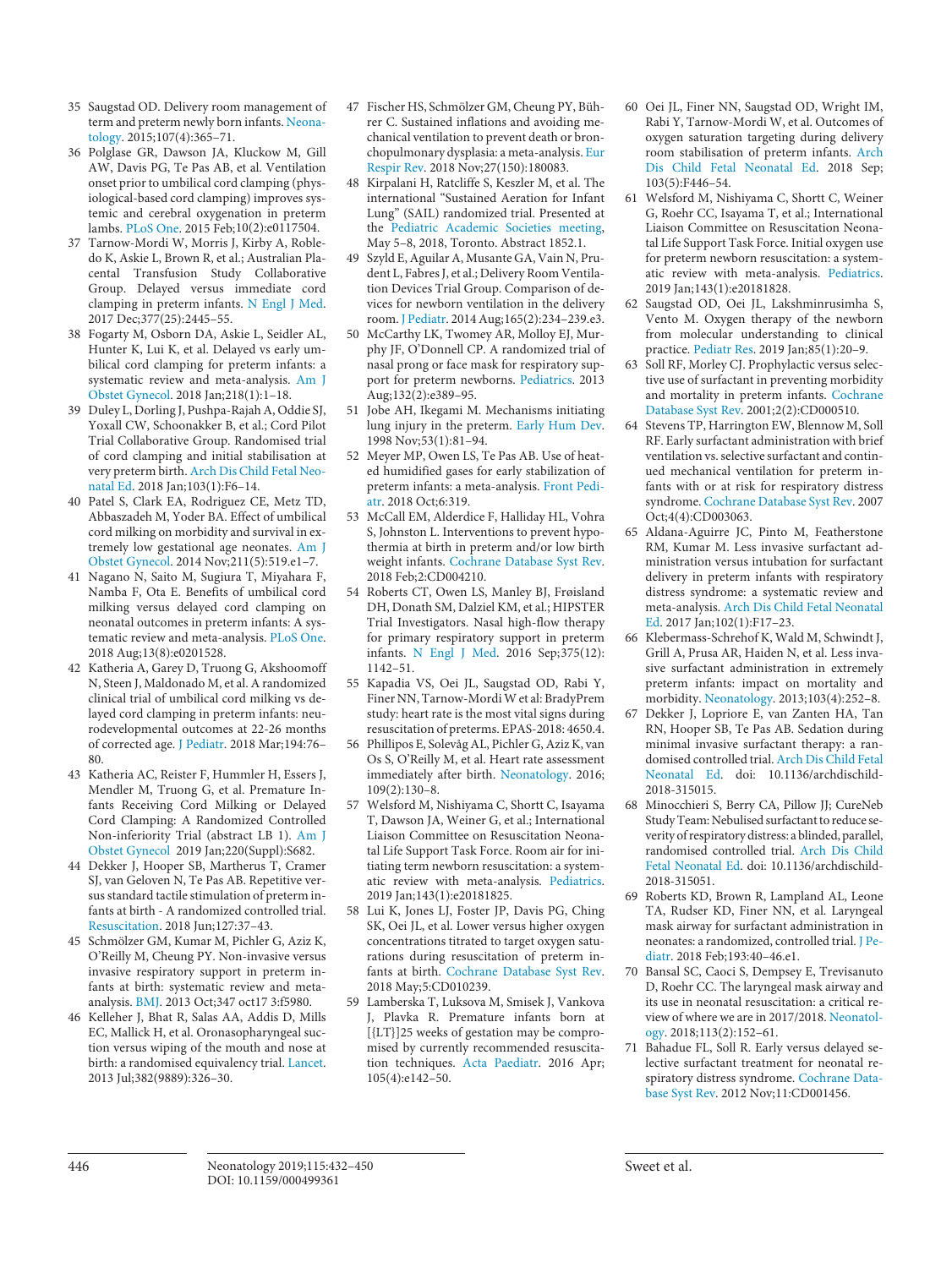- 72 Verder H, Albertsen P, Ebbesen F, Greisen G, Robertson B, Bertelsen A, et al. Nasal continuous positive airway pressure and early surfactant therapy for respiratory distress syndrome in newborns of less than 30 weeks' gestation. Pediatrics. 1999 Feb;103(2):E24.
- 73 De Martino L, Yousef N, Ben-Ammar R, Raimondi F, Shankar-Aguilera S, De Luca D. Lung ultrasound score predicts surfactant need in extremely preterm neonates. Pediatrics. 2018 Sep;142(3):e20180463.
- 74 Escourrou G, De Luca D. Lung ultrasound decreased radiation exposure in preterm infants in a neonatal intensive care unit. Acta Paediatr. 2016 May;105(5):e237–9.
- 75 Verder H, Heiring C, Clark H, Sweet D, Jessen TE, Ebbesen F, et al. Rapid test for lung maturity, based on spectroscopy of gastric aspirate, predicted respiratory distress syndrome with high sensitivity. Acta Paediatr. 2017 Mar;  $106(3):430-7.$
- 76 Dargaville PA, Aiyappan A, De Paoli AG, Dalton RG, Kuschel CA, Kamlin CO, et al. Continuous positive airway pressure failure in preterm infants: incidence, predictors and consequences. Neonatology. 2013;104(1):8– 14.
- 77 Singh N, Halliday HL, Stevens TP, Suresh G, Soll R, Rojas-Reyes MX. Comparison of animal-derived surfactants for the prevention and treatment of respiratory distress syndrome in preterm infants. Cochrane Database Syst Rev. 2015 Dec;(12):CD010249.
- 78 Dani C, Corsini I, Poggi C. Risk factors for intubation-surfactant-extubation (INSURE) failure and multiple INSURE strategy in preterm infants. Early Hum Dev. 2012 Mar;88 Suppl 1:S3–4.
- 79 Brix N, Sellmer A, Jensen MS, Pedersen LV, Henriksen TB. Predictors for an unsuccessful INtubation-SURfactant-Extubation procedure: a cohort study. BMC Pediatr. 2014 Jun; 14(1):155.
- 80 Sweet DG, Turner MA, Straňák Z, Plavka R, Clarke P, Stenson BJ, et al. A first-in-human clinical study of a new SP-B and SP-C enriched synthetic surfactant (CHF5633) in preterm babies with respiratory distress syndrome. Arch Dis Child Fetal Neonatal Ed. 2017 Nov;102(6):F497–503.
- 81 Venkataraman R, Kamaluddeen M, Hasan SU, Robertson HL, Lodha A. Intratracheal administration of budesonide-surfactant in prevention of bronchopulmonary dysplasia in very low birth weight infants: a systematic review and meta-analysis. Pediatr Pulmonol. 2017 Jul;52(7):968–75.
- 82 Bancalari E, Jain D, Jobe AH. Prevention of bronchopulmonary dysplasia: are intratracheal steroids with surfactant a magic bullet? Am J Respir Crit Care Med. 2016 Jan;193(1):  $12-3$
- 83 Askie LM, Darlow BA, Finer N, Schmidt B, Stenson B, Tarnow-Mordi W, et al.; Neonatal Oxygenation Prospective Meta-analysis (NeOProM) Collaboration. Association between oxygen saturation targeting and death or disability in extremely preterm infants in the Neonatal Oxygenation Prospective Metaanalysis Collaboration. JAMA. 2018 Jun; 319(21):2190–201.
- 84 Saugstad OD. Oxygenation of the immature infant: a commentary and recommendations for oxygen saturation targets and alarm limits. Neonatology. 2018;114(1):69–75.
- 85 Poets CF, Roberts RS, Schmidt B, Whyte RK, Asztalos EV, Bader D, et al.; Canadian Oxygen Trial Investigators. Association between intermittent hypoxemia or bradycardia and late death or disability in extremely preterm infants. JAMA. 2015 Aug;314(6):595–603.
- 86 Manley BJ, Kuschel CA, Elder JE, Doyle LW, Davis PG. Higher rates of retinopathy of prematurity after increasing oxygen saturation targets for very preterm infants: experience in a single center. J Pediatr. 2016 Jan;168:242–4.
- 87 Lundgren P, Hård AL, Wilde Å, Löfqvist C, Smith LE, Hellström A. Implementing higher oxygen saturation targets reduced the impact of poor weight gain as a predictor for retinopathy of prematurity. Acta Paediatr. 2018 May; 107(5):767–73.
- Gajdos M, Waitz M, Mendler MR, Braun W, Hummler H. Effects of a new device for automated closed loop control of inspired oxygen concentration on fluctuations of arterial and different regional organ tissue oxygen saturations in preterm infants. Arch Dis Child Fetal Neonatal Ed. https://doi.org/10.1136/archdischild-2018-314769.
- 89 Reynolds PR, Miller TL, Volakis LI, Holland N, Dungan GC, Roehr CC, et al. Randomised cross-over study of automated oxygen control for preterm infants receiving nasal high flow. Arch Dis Child Fetal Neonatal Ed. https://doi. org/10.1136/archdischild-2018-315342.
- 90 Davis PG, Henderson-Smart DJ. Nasal continuous positive airways pressure immediately after extubation for preventing morbidity in preterm infants. Cochrane Database Syst Rev. 2003;2(2):CD000143.
- 91 Subramaniam P, Ho JJ, Davis PG. Prophylactic nasal continuous positive airway pressure for preventing morbidity and mortality in very preterm infants. Cochrane Database Syst Rev. 2016 Jun;6(6):CD001243.
- 92 Davis PG, Morley CJ, Owen LS. Non-invasive respiratory support of preterm neonates with respiratory distress: continuous positive airway pressure and nasal intermittent positive pressure ventilation. Semin Fetal Neonatal Med. 2009 Feb;14(1):14–20.
- 93 Welty SE. Continuous positive airway pressure strategies with bubble nasal continuous positive airway pressure: not all bubbling is the same: the Seattle Positive Airway Pressure System. Clin Perinatol. 2016 Dec;43(4):661– 71.
- 94 Mazmanyan P, Mellor K, Doré CJ, Modi N. A randomised controlled trial of flow driver and bubble continuous positive airway pressure in preterm infants in a resourcelimited setting. Arch Dis Child Fetal Neonatal Ed. 2016 Jan;101(1):F16–20.
- Say B, Kanmaz Kutman HG, Oguz SS, Oncel MY, Arayici S, Canpolat FE, et al. Binasal prong versus nasal mask for applying CPAP to preterm infants: a randomized controlled trial. Neonatology. 2016;109(4):258–64.
- 96 Jensen CF, Sellmer A, Ebbesen F, Cipliene R, Johansen A, Hansen RM, et al. Sudden vs pressure wean from nasal continuous positive airway pressure in infants born before 32 weeks of gestation: a randomized clinical trial. JAMA Pediatr. 2018 Sep;172(9):824– 31.
- 97 Lampland AL, Plumm B, Worwa C, Meyers P, Mammel MC. Bi-level CPAP does not improve gas exchange when compared with conventional CPAP for the treatment of neonates recovering from respiratory distress syndrome. Arch Dis Child Fetal Neonatal Ed. 2015 Jan;100(1):F31–4.
- Lemyre B, Davis PG, De Paoli AG, Kirpalani H. Nasal intermittent positive pressure ventilation (NIPPV) versus nasal continuous positive airway pressure (NCPAP) for preterm neonates after extubation. Cochrane Database Syst Rev. 2017 Feb;2:CD003212.
- 99 Bottino R, Pontiggia F, Ricci C, Gambacorta A, Paladini A, Chijenas V, et al. Nasal highfrequency oscillatory ventilation and CO2 removal: A randomized controlled crossover trial. Pediatr Pulmonol. 2018 Sep; 53(9):1245–51.
- 100 Klotz D, Schneider H, Schumann S, Mayer B, Fuchs H. Non-invasive high-frequency oscillatory ventilation in preterm infants: a randomised controlled cross-over trial. Arch Dis Child Fetal Neonatal Ed. 2018 Jul; 103(4):F1–5.
- 101 Roehr CC, Yoder BA, Davis PG, Ives K. Evidence support and guidelines for using heated, humidified, high-flow nasal cannulae in neonatology: Oxford Nasal High-Flow Therapy Meeting, 2015. Clin Perinatol. 2016 Dec;43(4):693–705.
- 102 Wilkinson D, Andersen C, O'Donnell CP, De Paoli AG, Manley BJ. High flow nasal cannula for respiratory support in preterm infants. Cochrane Database Syst Rev. 2016 Feb;2:CD006405.
- 103 Zivanovic S, Scrivens A, Panza R, Reynolds P, Laforgia N, Ives KN, et al. Nasal high-flow therapy as primary respiratory support for preterm infants without the need for rescue with nasal continuous positive airway pressure. Neonatology. 2019;115(2):175–81.
- 104 Reynolds P, Leontiadi S, Lawson T, Otunla T, Ejiwumi O, Holland N. Stabilisation of premature infants in the delivery room with nasal high flow. Arch Dis Child Fetal Neonatal Ed. 2016 Jul;101(4):F284–7.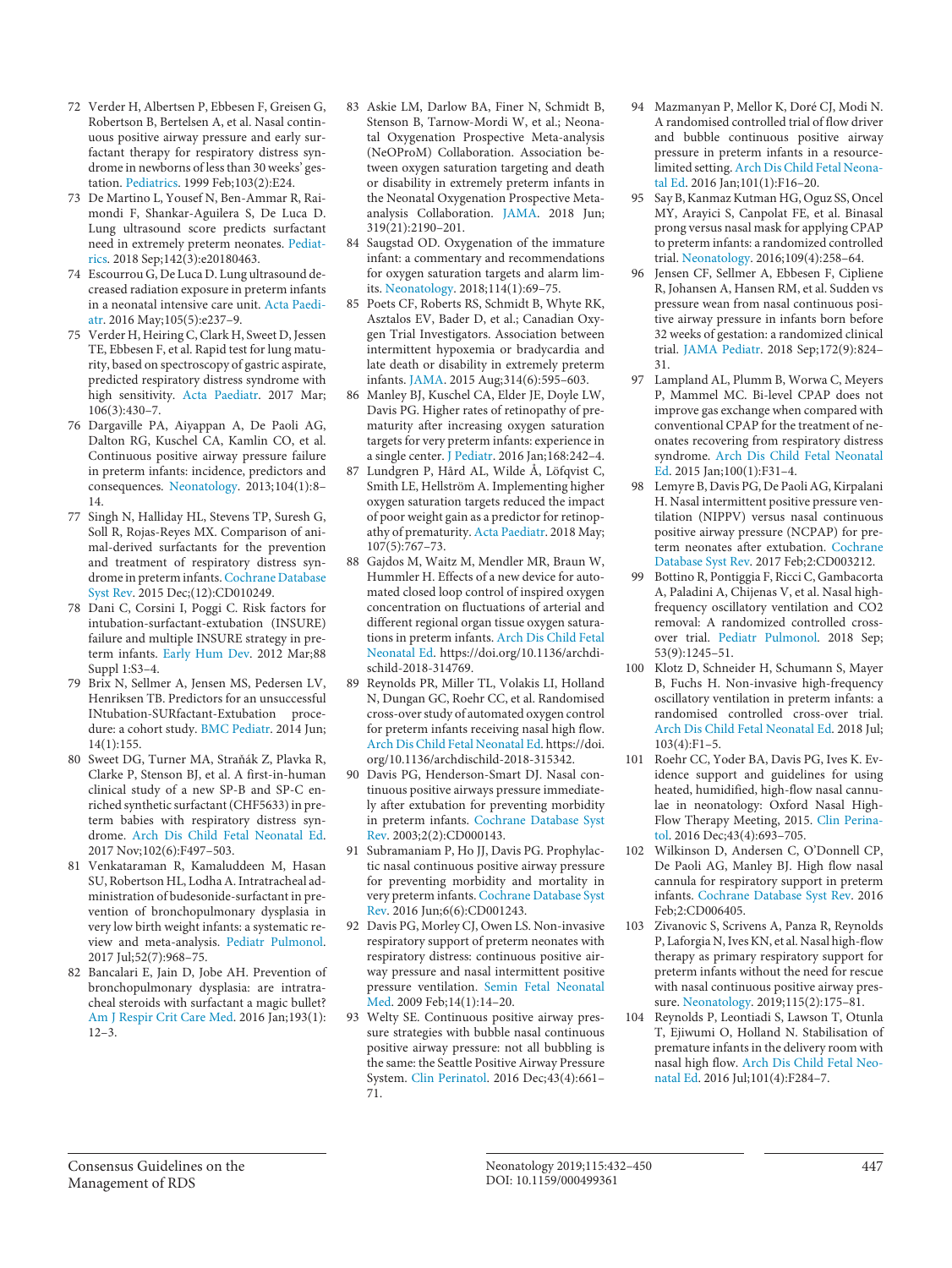- 105 Firestone KS, Beck J, Stein H. Neurally adjusted ventilatory assist for non-invasive support in neonates. Clin Perinatol. 2016 Dec; 43(4): 707-24.
- 106 Chawla S, Natarajan G, Shankaran S, Carper B, Brion LP, Keszler M, et al.; Eunice Kennedy Shriver National Institute of Child Health and Human Development Neonatal Research Network. Markers of successful extubation in extremely preterm infants, and morbidity after failed extubation. J Pediatr. 2017 Oct;189:113–119.e2.
- 107 Klingenberg C, Wheeler KI, McCallion N, Morley CJ, Davis PG. Volume-targeted versus pressure-limited ventilation in neonates. Cochrane Database Syst Rev. 2017 Oct;10:CD003666.
- 108 Keszler M, Nassabeh-Montazami S, Abubakar K. Evolution of tidal volume requirement during the first 3 weeks of life in infants [{LT}]800 g ventilated with Volume Guarantee. Arch Dis Child Fetal Neonatal Ed. 2009 Jul;94(4):F279–82.
- 109 Rimensberger PC, Cox PN, Frndova H, Bryan AC. The open lung during small tidal volume ventilation: concepts of recruitment and "optimal" positive end-expiratory pressure. Crit Care Med. 1999 Sep;27(9):1946– 52.
- 110 Unal S, Ergenekon E, Aktas S, Altuntas N, Beken S, Kazanci E, et al. Effects of volume guaranteed ventilation combined with two different modes in preterm infants. Respir Care. 2017 Dec;62(12):1525–32.
- 111 De Jaegere A, van Veenendaal MB, Michiels A, van Kaam AH. Lung recruitment using oxygenation during open lung high-frequency ventilation in preterm infants. Am J Respir Crit Care Med. 2006 Sep;174(6):639– 45.
- 112 Cools F, Offringa M, Askie LM. Elective high frequency oscillatory ventilation versus conventional ventilation for acute pulmonary dysfunction in preterm infants. Cochrane Database Syst Rev. 2015 Mar;3(3): CD000104.
- 113 Iscan B, Duman N, Tuzun F, Kumral A, Ozkan H. Impact of volume guarantee on highfrequency oscillatory ventilation in preterm infants: a randomized crossover clinical trial. Neonatology. 2015;108(4):277–82.
- 114 Rossor TE, Hunt KA, Shetty S, Greenough A. Neurally adjusted ventilatory assist compared to other forms of triggered ventilation for neonatal respiratory support. Cochrane Database Syst Rev. 2017 Oct;10:CD012251.
- 115 Van Zanten HA, Kuypers KL, Stenson BJ, Bachman TE, Pauws SC, Te Pas AB. The effect of implementing an automated oxygen control on oxygen saturation in preterm infants. Arch Dis Child Fetal Neonatal Ed. 2017 Sep;102(5):F395–9.
- 116 Mitra S, Singh B, El-Naggar W, McMillan DD. Automated versus manual control of inspired oxygen to target oxygen saturation in preterm infants: a systematic review and meta-analysis. J Perinatol. 2018 Apr;38(4): 351–60.
- 117 Ferguson KN, Roberts CT, Manley BJ, Davis PG. Interventions to improve rates of successful extubation in preterm infants: a systematic review and meta-analysis. JAMA Pediatr. 2017 Feb;171(2):165–74.
- 118 Manley BJ, Doyle LW, Owen LS, Davis PG. Extubating extremely preterm infants: predictors of success and outcomes following failure. J Pediatr. 2016 Jun;173:45–9.
- 119 Danan C, Durrmeyer X, Brochard L, Decobert F, Benani M, Dassieu G. A randomized trial of delayed extubation for the reduction of reintubation in extremely preterm infants. Pediatr Pulmonol. 2008 Feb; 43(2):117–24.
- 120 Shalish W, Latremouille S, Papenburg J, Sant'Anna GM. Predictors of extubation readiness in preterm infants: a systematic review and meta-analysis. Arch Dis Child Fetal Neonatal Ed. 2019 Jan;104(1):F89–97.
- Buzzella B, Claure N, D'Ugard C, Bancalari E. A randomized controlled trial of two nasal continuous positive airway pressure levels after extubation in preterm infants. J Pediatr. 2014 Jan; 164(1): 46-51.
- 122 Woodgate PG, Davies MW. Permissive hypercapnia for the prevention of morbidity and mortality in mechanically ventilated newborn infants. Cochrane Database Syst Rev. 2001;2(2):CD002061.
- 123 Thome UH, Genzel-Boroviczeny O, Bohnhorst B, Schmid M, Fuchs H, Rohde O, et al.; PHELBI Study Group. Permissive hypercapnia in extremely low birthweight infants (PHELBI): a randomised controlled multicentre trial. Lancet Respir Med. 2015 Jul; 3(7):534–43.
- 124 Thome UH, Genzel-Boroviczeny O, Bohnhorst B, Schmid M, Fuchs H, Rohde O, et al.; PHELBI Study Group. Neurodevelopmental outcomes of extremely low birthweight infants randomised to different PCO2 targets: the PHELBI follow-up study. Arch Dis Child Fetal Neonatal Ed. 2017 Sep; 102(5):F376–82.
- 125 Schmidt B, Roberts RS, Davis P, Doyle LW, Barrington KJ, Ohlsson A, et al.; Caffeine for Apnea of Prematurity Trial Group. Caffeine therapy for apnea of prematurity. N Engl J Med. 2006 May;354(20):2112–21.
- 126 Schmidt B, Roberts RS, Davis P, Doyle LW, Barrington KJ, Ohlsson A, et al.; Caffeine for Apnea of Prematurity Trial Group. Longterm effects of caffeine therapy for apnea of prematurity. N Engl J Med. 2007 Nov; 357(19):1893–902.
- 127 Doyle LW, Ranganathan S, Cheong JL. Neonatal caffeine treatment and respiratory function at 11 years in children under 1,251 g at birth. Am J Respir Crit Care Med. 2017 Nov;196(10):1318–24.
- 128 Schmidt B, Roberts RS, Anderson PJ, Asztalos EV, Costantini L, Davis PG, et al.; Caffeine for Apnea of Prematurity (CAP) Trial Group. Academic performance, motor function, and behavior 11 years after neonatal caffeine citrate therapy for apnea of prematurity: an 11-year follow-up of the CAP randomized clinical trial. JAMA Pediatr. 2017 Jun;171(6):564–72.
- 129 Lodha A, Entz R, Synnes A, Creighton D, Yusuf K, Lapointe A, et al.; Investigators of the Canadian Neonatal Network (CNN) and the Canadian Neonatal Follow-up Network (CNFUN). Early caffeine administration and neurodevelopmental outcomes in preterm infants. Pediatrics. 2019 Jan; 143(1):e20181348.
- 130 Amaro CM, Bello JA, Jain D, Ramnath A, D'Ugard C, Vanbuskirk S, et al. Early caffeine and weaning from mechanical ventilation in preterm infants: a randomized, placebo-controlled trial. J Pediatr. 2018 May; 196:52–7.
- 131 Vliegenthart R, Miedema M, Hutten GJ, van Kaam AH, Onland W. High versus standard dose caffeine for apnoea: a systematic review. Arch Dis Child Fetal Neonatal Ed. 2018 Nov;103(6):F523–9.
- 132 Vesoulis ZA, McPherson C, Neil JJ, Mathur AM, Inder TE. Early high-dose caffeine increases seizure burden in extremely preterm neonates: a preliminary study. J Caffeine Res. 2016 Sep;6(3):101–7.
- 133 Halliday HL. Update on postnatal steroids. Neonatology. 2017;111(4):415–22.
- 134 Zeng L, Tian J, Song F, Li W, Jiang L, Gui G, et al. Corticosteroids for the prevention of bronchopulmonary dysplasia in preterm infants: a network meta-analysis. Arch Dis Child Fetal Neonatal Ed. 2018 Nov; 103(6):F506–11.
- 135 Doyle LW, Cheong JL, Ehrenkranz RA, Halliday HL. Early ([{LT}] 8 days) systemic postnatal corticosteroids for prevention of bronchopulmonary dysplasia in preterm infants. Cochrane Database Syst Rev. 2017 Oct;10:CD001146.
- 136 Yates HL, Newell SJ. Minidex: very low dose dexamethasone (0.05 mg/kg/day) in chronic lung disease. Arch Dis Child Fetal Neonatal Ed. 2011 May;96(3):F190–4.
- 137 Tanney K, Davis J, Halliday HL, Sweet DG. Extremely low-dose dexamethasone to facilitate extubation in mechanically ventilated preterm babies. Neonatology. 2011;  $100(3):285-9.$
- 138 Baud O, Maury L, Lebail F, Ramful D, El Moussawi F, Nicaise C, et al.; PREMILOC trial study group. Effect of early low-dose hydrocortisone on survival without bronchopulmonary dysplasia in extremely preterm infants (PREMILOC): a double-blind, placebo-controlled, multicentre, randomised trial. Lancet. 2016 Apr;387(10030): 1827–36.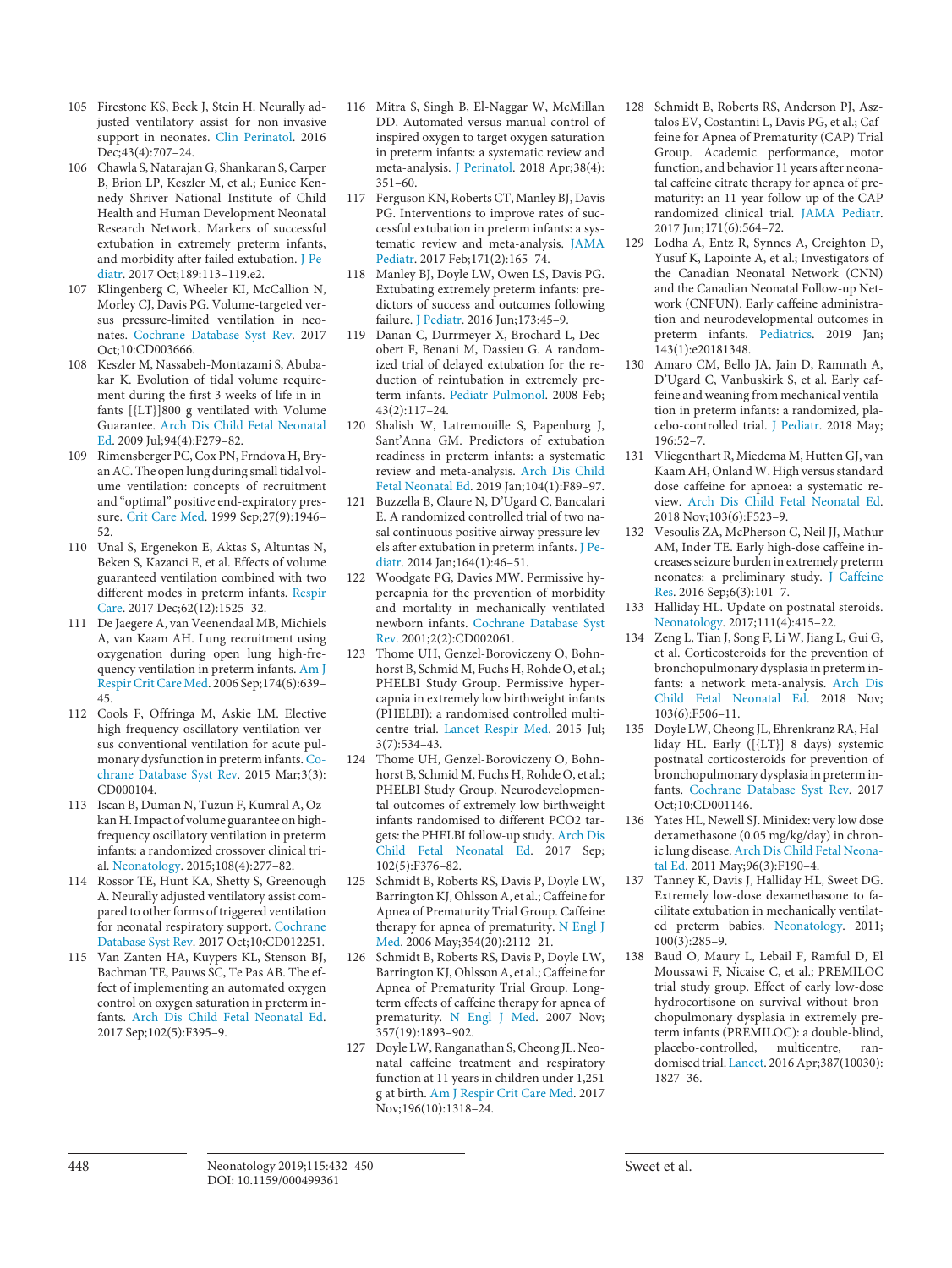- 139 Baud O, Trousson C, Biran V, Leroy E, Mohamed D, Alberti C; PREMILOC Trial group. Two-year neurodevelopmental outcomes of extremely preterm infants treated with early hydrocortisone: treatment effect according to gestational age at birth. Arch Dis Child Fetal Neonatal Ed. 2019 Jan;  $104(1):F30-5.$
- 140 Shah VS, Ohlsson A, Halliday HL, Dunn M. Early administration of inhaled corticosteroids for preventing chronic lung disease in very low birth weight preterm neonates. Cochrane Database Syst Rev. 2017 Jan;1:- CD001969.
- 141 Bassler D, Plavka R, Shinwell ES, Hallman M, Jarreau PH, Carnielli V, et al.; NEURO-SIS Trial Group. Early inhaled budesonide for the prevention of bronchopulmonary dysplasia. N Engl J Med. 2015 Oct;373(16): 1497–506.
- 142 Bassler D, Shinwell ES, Hallman M, Jarreau PH, Plavka R, Carnielli V, et al.; Neonatal European Study of Inhaled Steroids Trial Group. Long-term effects of inhaled budesonide for bronchopulmonary dysplasia. N Engl J Med. 2018 Jan;378(2):148–57.
- 143 Shinwell ES. Are inhaled steroids safe and effective for prevention or treatment of bronchopulmonary dysplasia? Acta Paediatr. 2018 Apr;107(4):554–6.
- 144 McPherson C, Inder T. Perinatal and neonatal use of sedation and analgesia. Semin Fetal Neonatal Med. 2017 Oct;22(5):314– 20.
- 145 Coviello C, Popple Martinez M, Drovandi L, Corsini I, Leonardi V, Lunardi C, et al. Painful procedures can affect post-natal growth and neurodevelopment in preterm infants. Acta Paediatr. 2018 May;107(5):784–90.
- 146 Fleishman R, Mossabeb R, Menkiti O, Young M, Bains V, Cooperberg D. Transition to routine premedication for nonemergent intubations in a level IV neonatal intensive care unit. Am J Perinatol. 2018 Mar; 35(4):336–44.
- 147 Durrmeyer X, Dahan S, Delorme P, Blary S, Dassieu G, Caeymaex L, et al. Assessment of atropine-sufentanil-atracurium anaesthesia for endotracheal intubation: an observational study in very premature infants. BMC Pediatr. 2014 May;14(1):120.
- 148 Chandrasekharan P, Nrusimha A, Rawat M, Lakshminrusimha S. Using paralytic as part of premedication for elective intubation of premature neonates may result in transient impairment of ventilation. Am J Perinatol. 2018 Sep;35(11):1127–30.
- 149 Bellù R, de Waal K, Zanini R. Opioids for neonates receiving mechanical ventilation: a systematic review and meta-analysis. Arch Dis Child Fetal Neonatal Ed. 2010 Jul; 95(4):F241–51.
- 150 Ng E, Taddio A, Ohlsson A. Intravenous midazolam infusion for sedation of infants in the neonatal intensive care unit. Cochrane Database Syst Rev. 2017 Jan;1: CD002052.
- 151 Stevens B, Yamada J, Ohlsson A, Haliburton S, Shorkey A. Sucrose for analgesia in newborn infants undergoing painful procedures. Cochrane Database Syst Rev. 2016 Jul;7:CD001069.
- 152 Bruschettini M, Romantsik O, Zappettini S, Ramenghi LA, Calevo MG. Transcutaneous carbon dioxide monitoring for the prevention of neonatal morbidity and mortality. Cochrane Database Syst Rev. 2016 Feb;2: CD011494.
- 153 Hyttel-Sorensen S, Greisen G, Als-Nielsen B, Gluud C. Cerebral near-infrared spectroscopy monitoring for prevention of brain injury in very preterm infants. Cochrane Database Syst Rev. 2017 Sep;9:CD011506.
- 154 Wilson E, Maier RF, Norman M, Misselwitz B, Howell EA, Zeitlin J, et al.; Effective Perinatal Intensive Care in Europe (EPICE) Research Group. Admission hypothermia in very preterm infants and neonatal mortality and morbidity. J Pediatr. 2016 Aug;175:61– 67.e4.
- 155 Sinclair JC. Servo-control for maintaining abdominal skin temperature at 36C in low birth weight infants. Cochrane Database Syst Rev. 2002;1(1):CD001074.
- 156 Boundy EO, Dastjerdi R, Spiegelman D, Fawzi WW, Missmer SA, Lieberman E, et al. Kangaroo mother care and neonatal outcomes: a meta-analysis. Pediatrics. 2016 Jan; 137(1):e20152238.
- 157 Charpak N, Tessier R, Ruiz JG, Hernandez JT, Uriza F, Villegas J, et al. Twenty-year follow-up of kangaroo mother care versus traditional care. Pediatrics. 2017 Jan;139(1): e20162063.
- 158 Cotten CM. Antibiotic stewardship: reassessment of guidelines for management of neonatal sepsis. Clin Perinatol. 2015 Mar; 42(1):195–206.
- 159 www.nice.org.uk/guidance/cg149<br>160 McPherson C. Liviskie C. Zeller
- McPherson C, Liviskie C, Zeller B, Nelson MP, Newland JG. Antimicrobial stewardship in neonates: challenges and opportunities. Neonatal Netw. 2018 Mar;37(2):116– 23.
- 161 Bell EF, Acarregui MJ. Restricted versus liberal water intake for preventing morbidity and mortality in preterm infants. Cochrane Database Syst Rev. 2014;12(12):CD000503.
- 162 Barrington KJ. Management during the first 72 h of age of the periviable infant: an evidence-based review. Semin Perinatol. 2014 Feb;38(1):17–24.
- 163 Osborn DA, Schindler T, Jones LJ, Sinn JK, Bolisetty S. Higher versus lower amino acid intake in parenteral nutrition for newborn infants. Cochrane Database Syst Rev. 2018 Mar;3:CD005949.
- 164 Kawai M. Reevaluation of protein intake for preterm infants. Am J Perinatol. 2018 Oct; 35(12):1138–41.
- 165 Mihatsch WA, Braegger C, Bronsky J, Cai W, Campoy C, Carnielli V, et al. ESP-GHAN/ESPEN/ESPR/CSPEN guidelines on pediatric parenteral nutrition. Clin Nutr. 2018 Dec;37(6 6 Pt B):2303–5.
- 166 Morgan J, Bombell S, McGuire W. Early trophic feeding versus enteral fasting for very preterm or very low birth weight infants. Cochrane Database Syst Rev. 2013 Mar; 3(3):CD000504.
- 167 Oddie SJ, Young L, McGuire W. Slow advancement of enteral feed volumes to prevent necrotising enterocolitis in very low birth weight infants. Cochrane Database Syst Rev. 2017 Aug;8:CD001241.
- 168 Quigley M, Embleton ND, McGuire W. Formula versus donor breast milk for feeding preterm or low birth weight infants. Cochrane Database Syst Rev. 2018 Jun; 6:CD002971.
- 169 Dempsey EM. What should we do about low blood pressure in preterm infants? Neonatology. 2017;111(4):402–7.
- 170 Batton B, Li L, Newman NS, Das A, Watterberg KL, Yoder BA, et al.; Eunice Kennedy Shriver National Institute of Child Health and Human Development Neonatal Research Network. Evolving blood pressure dynamics for extremely preterm infants. J Perinatol. 2014 Apr;34(4):301–5.
- 171 Pereira SS, Sinha AK, Morris JK, Wertheim DF, Shah DK, Kempley ST. Blood pressure intervention levels in preterm infants: pilot randomised trial. Arch Dis Child Fetal Neonatal Ed. doi: 10.1136/archdischild-2017-314159.
- 172 Singh Y, Roehr CC, Tissot C, Rogerson S, Gupta S, Bohlin K, et al.; European Special Interest Group "Neonatologist Performed Echocardiography" (NPE). Education, training, and accreditation of Neonatologist Performed Echocardiography in Europeframework for practice. Pediatr Res. 2018 Jul;84(S1 Suppl 1):13–7.
- 173 Finn D, Roehr CC, Ryan CA, Dempsey EM. Optimising intravenous volume resuscitation of the newborn in the delivery room: practical considerations and gaps in knowledge. Neonatology. 2017;112(2):163–71.
- Subhedar NV, Shaw NJ. Dopamine versus dobutamine for hypotensive preterm infants. Cochrane Database Syst Rev. 2003; 3(3):CD001242.
- 175 Durrmeyer X, Marchand-Martin L, Porcher R, Gascoin G, Roze JC, Storme L, et al.; Hemodynamic EPIPAGE 2 Study Group. Abstention or intervention for isolated hypotension in the first 3 days of life in extremely preterm infants: association with short-term outcomes in the EPIPAGE 2 cohort study. Arch Dis Child Fetal Neonatal Ed. 2017 Nov;102(6):490–6.
- 176 Ibrahim H, Sinha IP, Subhedar NV. Corticosteroids for treating hypotension in preterm infants. Cochrane Database Syst Rev. 2011 Dec;12(12):CD003662.